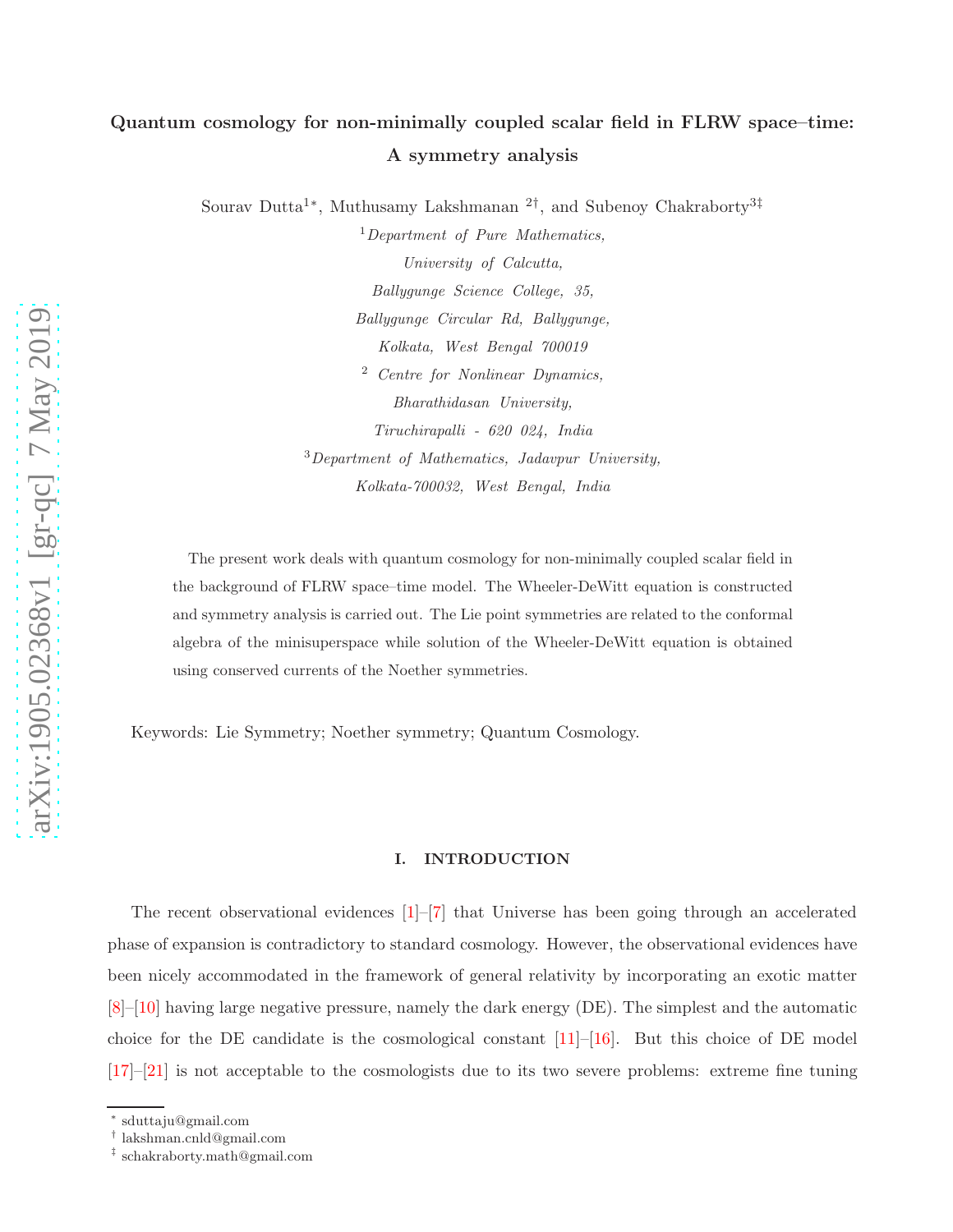problem and the coincidence problem [\[22](#page-18-1)]. So cosmologists have been trying for dynamical dark energy models having a variable equation of state (with negative energy) [\[23](#page-18-2)] to accommodate the observational evidences. In the present work, the dynamical dark energy is chosen as a non-minimally coupled scalar field having self interacting potential [\[24](#page-18-3)]–[\[30](#page-18-4)]. The evolution equations of the present cosmological model are highly non-linear and coupled second order differential equations. It is hard to find exact analytic solution using the usual techniques. Here symmetry analysis technique will be imposed to find analytic solutions, particularly in the quantum domain.

There are significant developments in the symmetry analysis over the last century. In particular, symmetry study is now not only confined to the study of global continuous symmetries (namely translation, rotation etc.), but it even deals with local continuous symmetries, particularly local gauge symmetries, internal symmetries to the space–time in cosmology, and permutation symmetry in quantum field theory [\[31\]](#page-18-5), [\[32](#page-18-6)]. Today it is generally believed that symmetries are the key tools in the formulation of fundamental physics: Principle of relativity in Einstein's construction of special relativity, general covariance in general theory of relativity, group theory in quantum field theory and symmetry principles in standard model for particle physics.

In the present context, basic geometrical symmetries (of the space-time) namely Lie point and Noether are very useful in physical problems. Mathematically, Lie point/ Noether symmetries play an important role either to simplify the physical system or to determine the integrability of the system [\[33\]](#page-18-7)–[\[38](#page-19-0)]. Noether symmetry of a physical system is of much interest because it provides conservation laws for the physical theory. In particular, symmetries of dynamical systems are related to their first integrals for the physical quantities which do not evolve with the system and are related to the fundamental physical quantities, namely energy, linear momentum, angular momentum, etc. [\[39](#page-19-1)], [\[40](#page-19-2)]. Further, in the context of quantum cosmology, Noether symmetries help one to obtain a typical subset of the general solution of the Wheeler-DeWitt equation having oscillating behaviors [\[41](#page-19-3)], [\[42](#page-19-4)], [\[28\]](#page-18-8). Moreover, in the context of minisuperspace criterion they also select equations of classical trajectories [\[42\]](#page-19-4), [\[43](#page-19-5)]. So Noether symmetries act as a bridge to relate classically observable Universe to quantum cosmology.

In the present work, Wheeler-DeWitt (WD) equation in quantum cosmology is constructed for non-minimally coupled scalar field cosmology in the background of FLRW space-time model. Basic geometric symmetries of the space-time namely Lie and Noether symmetries are used to the WD equation as a tool for solving it. Also conformal symmetry has been studied in the context of quantum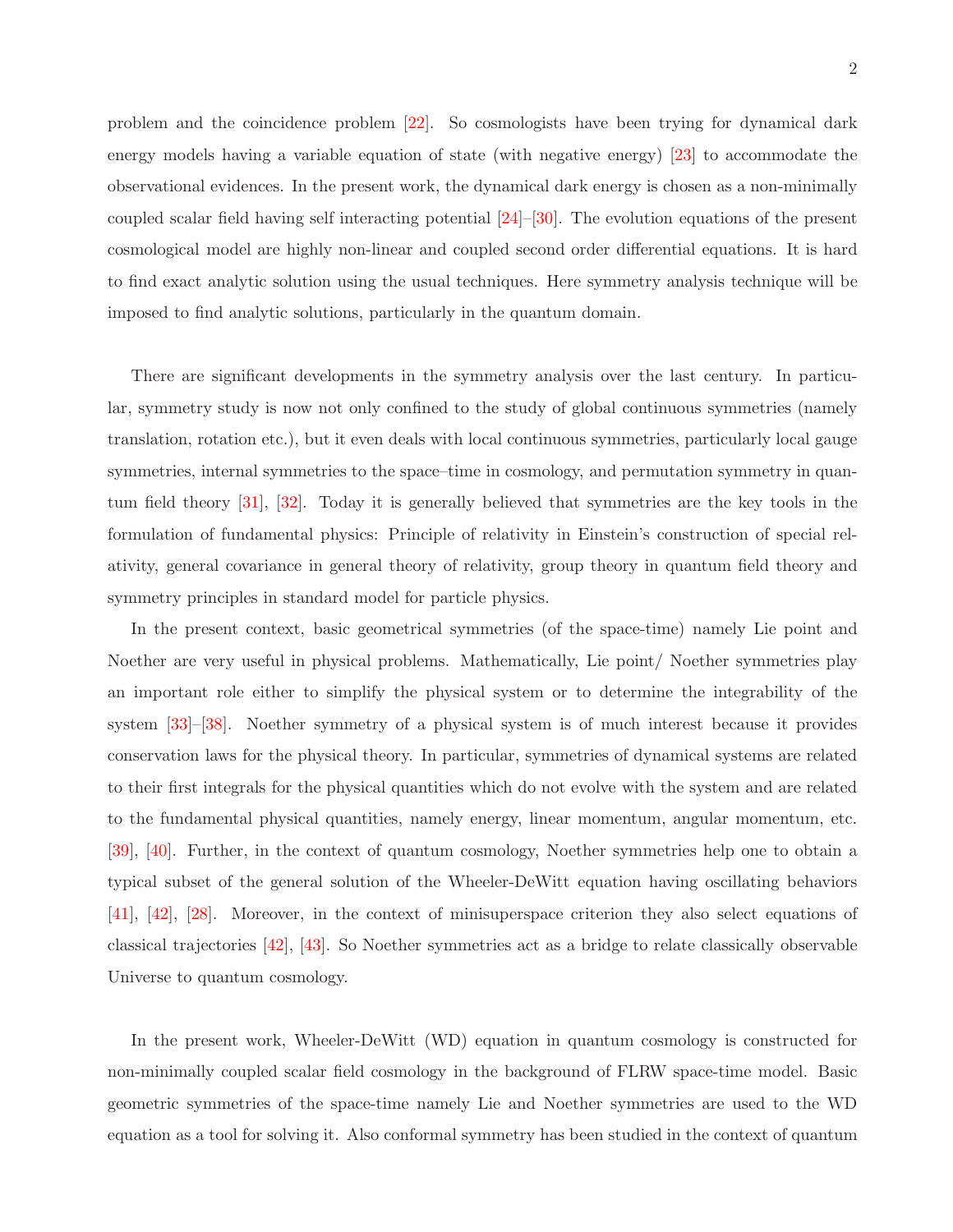cosmology. The paper has been organized as follows: The minisuperspace approach in quantum cosmology has been introduced in section II. Section III gives a general description of conformal symmetry. The WD equation is formulated for the present cosmological model in section IV and wave function of the Universe has been evaluated using Lie symmetry of the hyperbolic partial differential equation. A general construction of the Noether symmetry has been presented in section V. Using this Noether symmetry the WD equation is simplified to a great extent and possible solutions have been derived in section VI. Finally, the paper ends with a brief discussion and concluding remarks in section VII.

### II. QUANTUM COSMOLOGY: THE MINISUPERSPACE APPROACH

The symmetries in superspace characterize the metric and matter fields while minisuperspaces are restrictions of geometrodynamics of the superspace. Usually in cosmology, physically relevant and interesting models are defined on minisuperspaces. The common and simplest minisuperspace model consists of homogeneous and isotropic metrics and matter fields so that the lapse function is homogeneous i.e.,  $N = N(T)$  with vanishing shift function. Thus the metric on the four dimensional manifold can be written as

$$
ds^{2} = -N^{2}(t)dt^{2} + h_{ab}(x, t) dx^{a} dx^{b},
$$
\n(1)

so that the Einstein-Hilbert action takes the form

$$
A(h_{ab}, N) = \frac{m_p^2}{16\Pi} \int dt \ d^3x N \sqrt{h} \left[ K_{ab} K^{ab} - k^2 + {}^{(3)}R - 2\Lambda \right],\tag{2}
$$

where  $K_{ab}$  is the extrinsic curvature,  $k = K_{ab}h^{ab}$  is the trace of the extrinsic curvature,  ${}^{(3)}R$  is the three-space curvature scalar and  $\Lambda$  is the cosmological constant.

As the homogeneous three metric  $h_{ab}$  is characterized by a finite number of functions  $q^{\alpha}(t)$ ,  $\alpha =$  $0, 1, 2, \ldots, (n-1)$ , so the above action takes the form:

$$
A\left(q^{\alpha}(t), N(t)\right) = \int_0^1 dt N\left[\frac{1}{2N^2} f_{\alpha\beta}(q)\dot{q}^{\alpha}\dot{q}^{\beta} - V(q)\right],\tag{3}
$$

where  $f_{\alpha\beta}$  is the metric on the minisuperspace. This action has the familiar form of a relativistic point particle having self-interaction potential  $V(q)$  moving in a *n*-dimensional curved space-time. Now, variation of the action with respect to the field variables  $q^{\alpha}(t)$  gives the equation of motion of the (equivalent) relativistic particle as

$$
\frac{1}{N}\frac{d}{dt}\left(\frac{\dot{q}^{\alpha}}{N}\right) + \frac{1}{N^{2}}\Gamma^{\alpha}_{\beta\gamma}\dot{q}^{\beta}\dot{q}^{\gamma} + f^{\alpha\beta}\frac{\partial V}{\partial q^{\beta}} = 0,
$$
\n(4)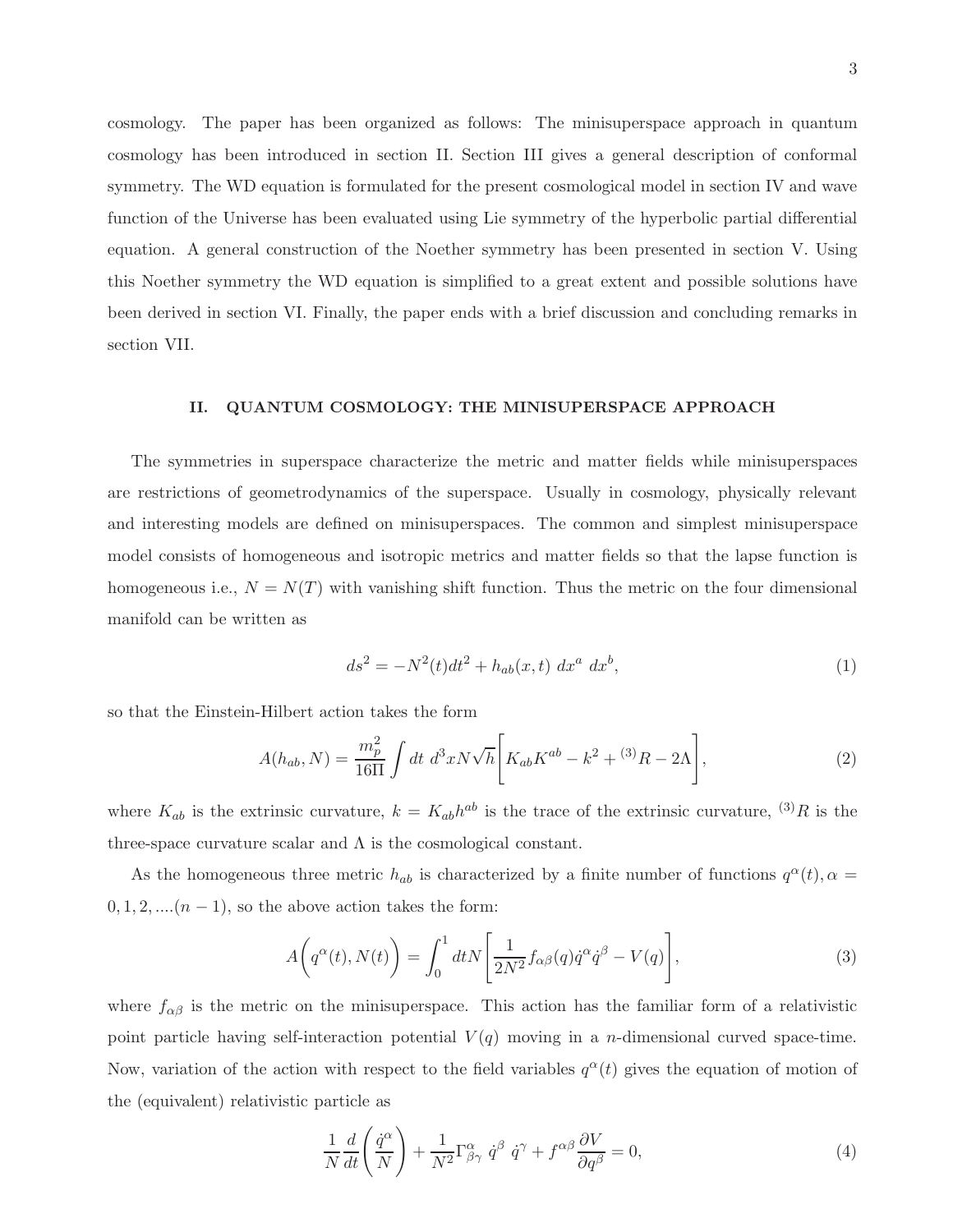where  $\Gamma^{\alpha}_{\beta\gamma}$  is the Christoffel symbol, while variation with respect to the lapse function gives the constraint equation

<span id="page-3-0"></span>
$$
\frac{1}{2N^2} f_{\alpha\beta} \dot{q}^\alpha \dot{q}^\beta + V(q) = 0. \tag{5}
$$

As a result, the general solution of the above evolution equations contains  $(2n-1)$  arbitrary parameters.

We shall now discuss the Hamiltonian dynamics of the system. The canonical Hamiltonian is defined as

$$
\mathcal{H}_c = p_\alpha \dot{q}^\alpha - \mathcal{L} = N \left[ \frac{1}{2} f^{\alpha \beta} p_\alpha p_\beta + V(q) \right] \equiv N \mathcal{H},\tag{6}
$$

where  $p_{\alpha} = \frac{\partial \mathcal{L}}{\partial \dot{q}^{\alpha}} = f_{\alpha\beta} \frac{\dot{q}^{\beta}}{N}$  $\frac{\dot{q}^{\rho}}{N}$  is the momenta canonical to  $q^{\alpha}$  and  $f^{\alpha\beta}$  is the inverse metric. Using the above expression for  $p_{\alpha}$  to the constraint equation [\(5\)](#page-3-0) gives the Hamiltonian constraint equation:

<span id="page-3-1"></span>
$$
\mathcal{H}(q^{\alpha}, p_{\alpha}) = \frac{1}{2} f^{\alpha \beta} p_{\alpha} p_{\beta} + V(q) = 0.
$$
 (7)

To proceed with canonical quantization, one has to construct the Wheeler-DeWitt (WD) equation which is nothing but the quantum operator version of the constraint equation [\(7\)](#page-3-1) operating on a time independent function (known as wave function of the Universe). In the present context the WD equation is

$$
\hat{\mathcal{H}}(q^{\alpha}, -i\frac{\partial}{\partial q^{\alpha}})\psi(q^{\alpha}) = 0.
$$
\n(8)

Due to the dependence of  $f^{\alpha\beta}$  on q there is an ambiguity related to factor ordering in the above WD equation. However, it may be resolved by demanding that the quantization in minisuperspace is covariant in nature i.e., invariant under the change in fields: $q^{\alpha} \to \tilde{q}^{\alpha}(q^{\alpha})$ . As a result the Hamiltonian operator becomes

$$
\hat{\mathcal{H}} \equiv -\frac{1}{2} \nabla^2 + \xi \mathcal{R} + V(q),\tag{9}
$$

where the Laplacian operator  $\nabla^2$  and curvature scalar R are defined over the minisuperspace metric  $f_{\alpha\beta}$ , and  $\xi$  is an arbitrary constant.

We shall now discuss the issue of probability measure in quantum cosmology. Usually, for hyperbolic type of partial differential equations (PDE) ∃ a conserved current

$$
\overrightarrow{J} = \frac{i}{2} (\psi^* \nabla \psi - \psi \nabla \psi^*), \qquad (10)
$$

with  $\overrightarrow{\nabla} \cdot \overrightarrow{J} = 0$ . Here  $\psi$  is a solution of the hyperbolic PDE (note that the WD equation is a hyperbolic PDE on minisuperspace). One can define the probability from this conserved current but it is not free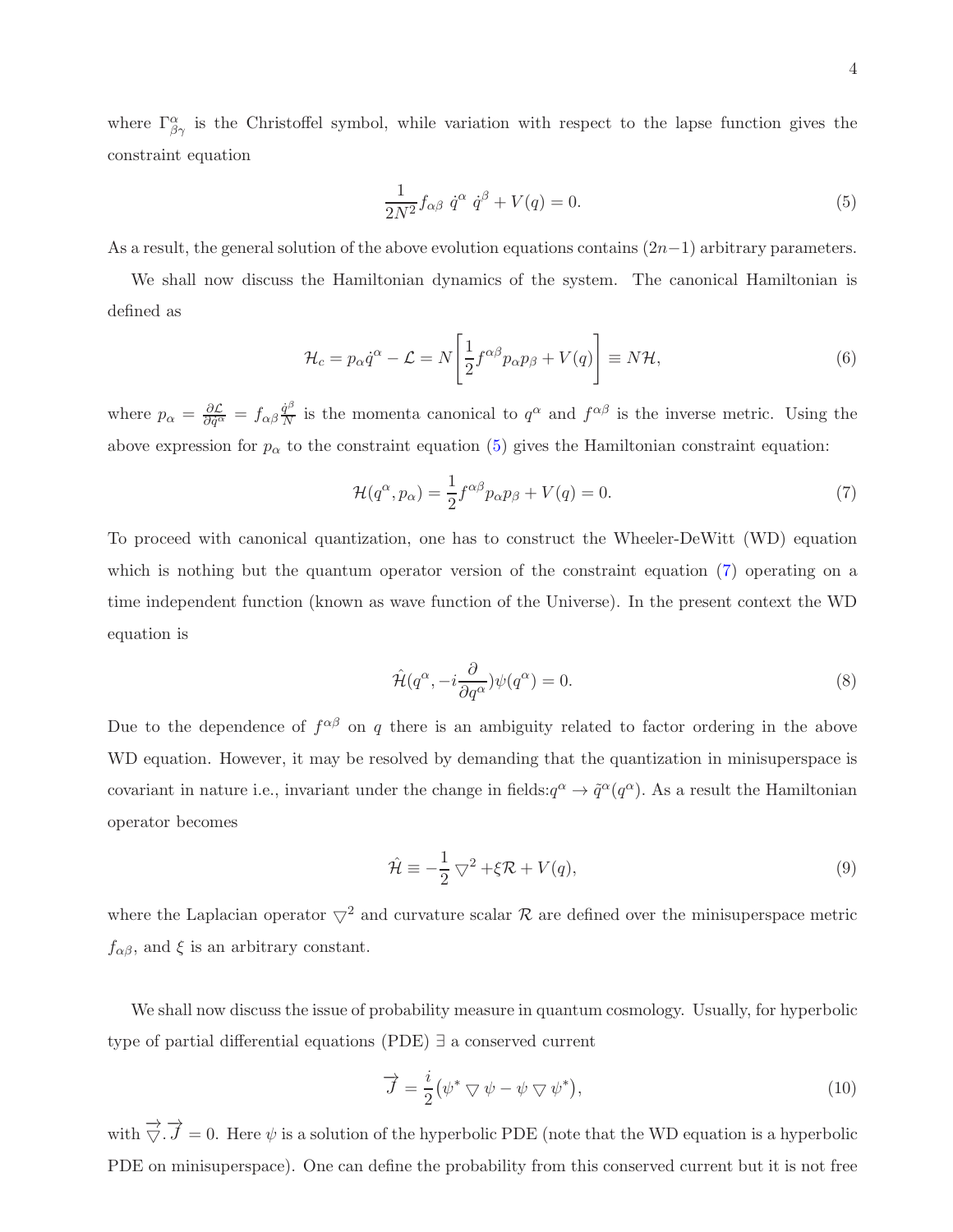from negative probabilities. As a result, a correct probability measure on the minisuperspace can be chosen as

$$
dp = |\psi(q^{\alpha})|^2 dV,\tag{11}
$$

where  $dV$  is a volume element on minisuperspace.

### III. CONFORMAL SYMMETRY

There are rich geometrical structures corresponding to conformal invariance. A vector field  $X^a$  is a conformal killing vector (CKV) of the metric  $g_{ij}$  if

$$
\mathcal{L}_{\overrightarrow{X}} g_{ij} = \chi(x^k) g_{ij},\tag{12}
$$

where  $\mathcal{L}_{\overrightarrow{X}}$  stands for the Lie derivative of the Lagrangian with respect to the vector field  $\overrightarrow{X}$  and  $\chi$  is a function of the space. As a particular case if  $\chi$  is a non-zero constant (say  $\chi_0 \neq 0$ ) i.e.,  $\mathcal{L}_{\overrightarrow{X}} g_{ij} = \chi_0 g_{ij}$ then  $\overrightarrow{X}$  is called a homothetic vector field, while for  $\chi_0 = 0$  i.e.,  $\mathcal{L}_{\overrightarrow{X}} g_{ij} = 0$ , the vector field  $\overrightarrow{X}$  is called a killing vector field.

Two metrics g and  $\bar{g}$  of the same space are said to be conformally related if  $\exists$  a function  $\xi(x^k)$  such that

$$
\bar{g}_{ij} = \xi^2(x^k)g_{ij}.\tag{13}
$$

Now the class of conformal killing vectors form an algebra which is termed as conformal algebra of the metric [\[44\]](#page-19-6). Similarly, the set of homothetic vector fields and the set of killing vector fields also form algebras known as homothetic algebra (HA) and killing algebra (KA) respectively. These two algebras are closed subalgebras of the conformal algebra (CA)

$$
KA \subseteq HA \subseteq CA. \tag{14}
$$

In an *n* dimensional manifold  $(n > 2)$  of constant curvature the dimension of these three algebras are  $\frac{(n+1)(n+2)}{2}$  $\frac{n(n+1)}{2}$ ,  $\frac{n(n+1)}{2}$  + 1 and  $\frac{n(n+1)}{2}$  respectively. Although, two conformally related metrics have the same conformal algebra but the subalgebras are not the same. However, if  $\overrightarrow{X}$  is a conformal killing vector for the conformally related metrics g and  $\bar{g}$  having conformal factors  $\chi(x^k)$  and  $\bar{\chi}(x^k)$ respectively then one has

$$
\bar{\chi}(x^k) = \chi(x^k) + \mathcal{L}_{\vec{X}}(\ln \xi). \tag{15}
$$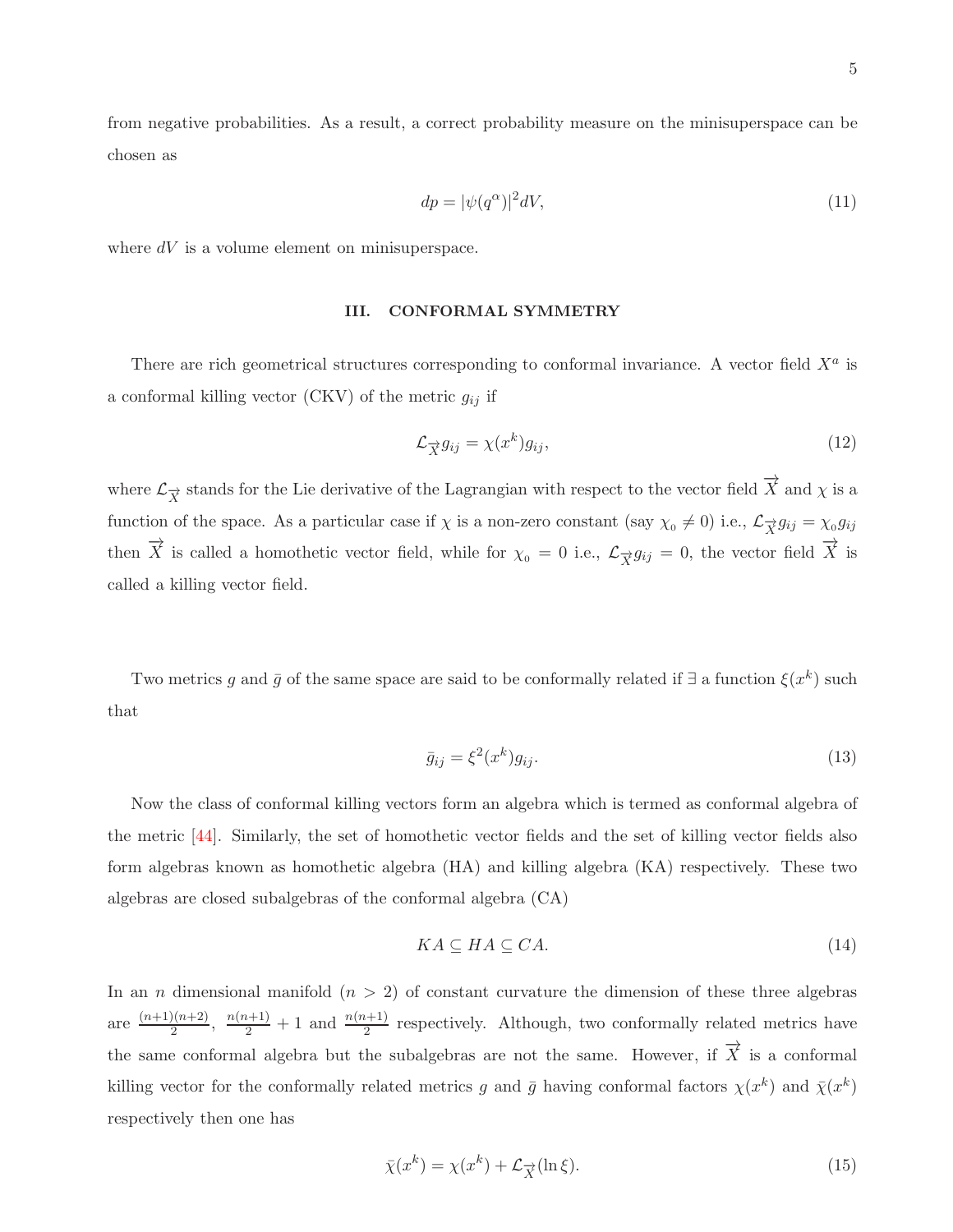As physical systems are mostly described by appropriate Lagrangians it will be interesting to study the notion of conformal Lagrangian. It has been shown by Tsamparlis et al.[\[44](#page-19-6)] that the equation of motion (i.e., the Euler-Lagrange equations) corresponding to two conformal Lagrangians transform covariantly under the conformal transformation provided the total energy (i.e., the Hamiltonian) is zero. Equivalently, systems with vanishing energy are conformally related and corresponding equations of motion are conformally invariant.

Subsequently, the authors in reference [\[44](#page-19-6)] have extended the idea of conformally equivalent Lagrangian to scalar field cosmology in general Riemannian space. According to them, a non-minimally coupled scalar field cosmology is equivalent to a minimally coupled scalar field cosmology in a conformally invariant metric, provided: (i) the Lagrangians are conformally related and (ii) the coupling function is given by  $F(\psi) = -(2\xi^2)^{-1} < 0$ . However, in the context of quantum cosmology, due to the Hamiltonian constraint the total energy of the system has to be zero and hence one has conformally invariant systems with respect to equations of motion.

Finally, from the point of view of Noether symmetries the above conformally related physical systems are not identical because the Noether symmetries follow the homothetic algebra of the metric which are distinct for two conformally related metrics.

# IV. FORMULATION OF WHEELER-DEWITT EQUATION IN THE PRESENT COSMOLOGICAL MODEL AND THE LIE POINT SYMMETRY

In the background of flat FLRW space–time

$$
ds^{2} = -dt^{2} + a^{2}(t) \left[ dr^{2} + r^{2} d\Omega_{2}^{2} \right],
$$
\n(16)

<span id="page-5-0"></span>where  $a(t)$  is a scalar function and  $d\Omega_2^2 = d\theta^2 + \sin^2 \theta \ d\phi^2$  is a metric on the unit-2 sphere. The Lagrangian for non-minimally coupled scalar field with non-interacting hot dark matter is given by [\[28](#page-18-8)], [\[29\]](#page-18-9)

$$
L(a, \dot{a}, \phi, \dot{\phi}) = -3a\dot{a}^2 + \frac{1}{2}a^3\lambda(\phi)\dot{\phi}^2 - a^3V(\phi) - \rho_0 a^{3(1-\gamma)}.
$$
 (17)

The Friedmann equations for the model are given by

<span id="page-5-1"></span>
$$
3\frac{\dot{a}^2}{a^2} = \rho_m + \rho_\phi,\tag{18}
$$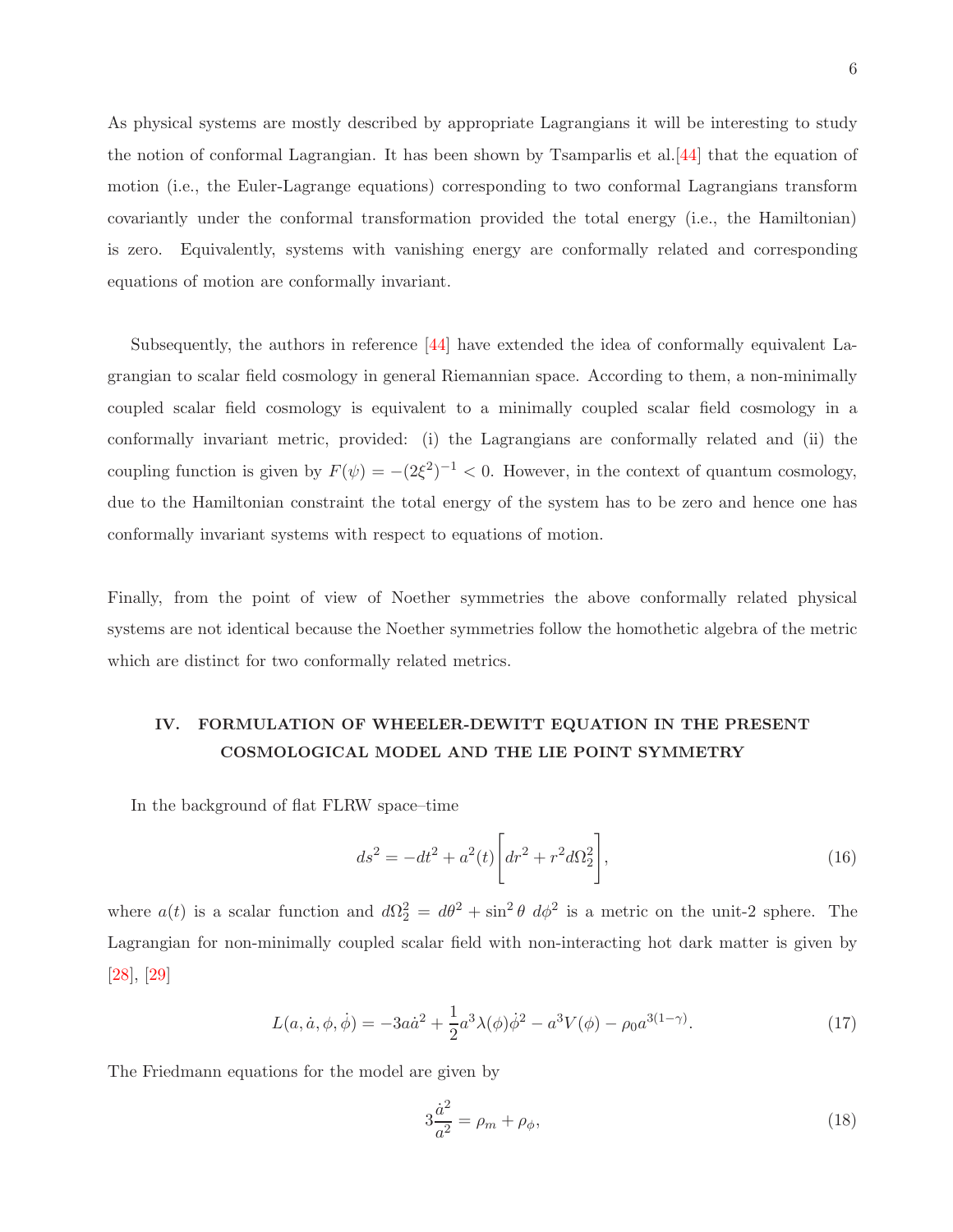and

$$
2\frac{\ddot{a}}{a} = -\frac{1}{3} \bigg[ (\rho_m + 3p_m) + (\rho_\phi + 3p_\phi) \bigg]. \tag{19}
$$

Here  $\lambda(\phi)$  and  $V(\phi)$  are respectively the coupling function and potential of the non-minimally coupled scalar field having energy density  $\rho_{\phi}$  and thermodynamic pressure  $p_{\phi}$  as

$$
\rho_{\phi} = \frac{1}{2}\lambda(\phi)\dot{\phi}^{2} + V(\phi), \ p_{\phi} = \frac{1}{2}\lambda(\phi)\dot{\phi}^{2} - V(\phi).
$$
 (20)

The hot dark matter has  $(\rho_m, p_m)$  as the energy density and thermodynamic pressure having equation of state parameter:  $p_m = (\gamma - 1)\rho_m$ ,  $\gamma$  a constant. The evolution of these two non-interacting matter components are

$$
\dot{\rho_{\phi}} + 3H(\rho_{\phi} + p_{\phi}) = 0,
$$

that is

<span id="page-6-0"></span>
$$
\lambda(\phi)\ddot{\phi} + \frac{1}{2}\lambda'(\phi)\dot{\phi}^2 + 3H\lambda(\phi)\dot{\phi} + \frac{dV}{d\phi} = 0,
$$
\n(21)

and

$$
\dot{\rho_m} + 3H(\rho_m + p_m) = 0,\tag{22}
$$

which on using the above condition  $(p_m = (\gamma - 1)\rho_m)$  and integration gives

$$
\rho_m = \rho_0 a^{-3\gamma},\tag{23}
$$

where  $H = \frac{\dot{a}}{a}$  is the usual Hubble parameter.

Note that equation [\(21\)](#page-6-0) can be obtained from the Lagrangian [\(17\)](#page-5-0) by variation with respect to the scalar field  $\phi$ . Also due to the absence of explicit time dependence of the Lagrangian, the Einstein equation [\(18\)](#page-5-1) is termed as the Hamiltonian constraint equation.

The momenta conjugate to the configuration variables a and  $\phi$  are given by

$$
p_a = \frac{\partial L}{\partial \dot{a}} = -6a\dot{a}, \ p_\phi = \frac{\partial L}{\partial \dot{\phi}} = a^3 \lambda(\phi)\dot{\phi}.
$$
 (24)

So the above Hamiltonian constraint in terms of the momenta takes the form:

$$
\mathcal{H} \equiv -\frac{1}{12} \frac{p_a^2}{a} + \frac{1}{2a^3} \frac{p_\phi^2}{\lambda(\phi)} + a^3 V(\phi) + \rho_0 a^{-3(\gamma - 1)} = 0. \tag{25}
$$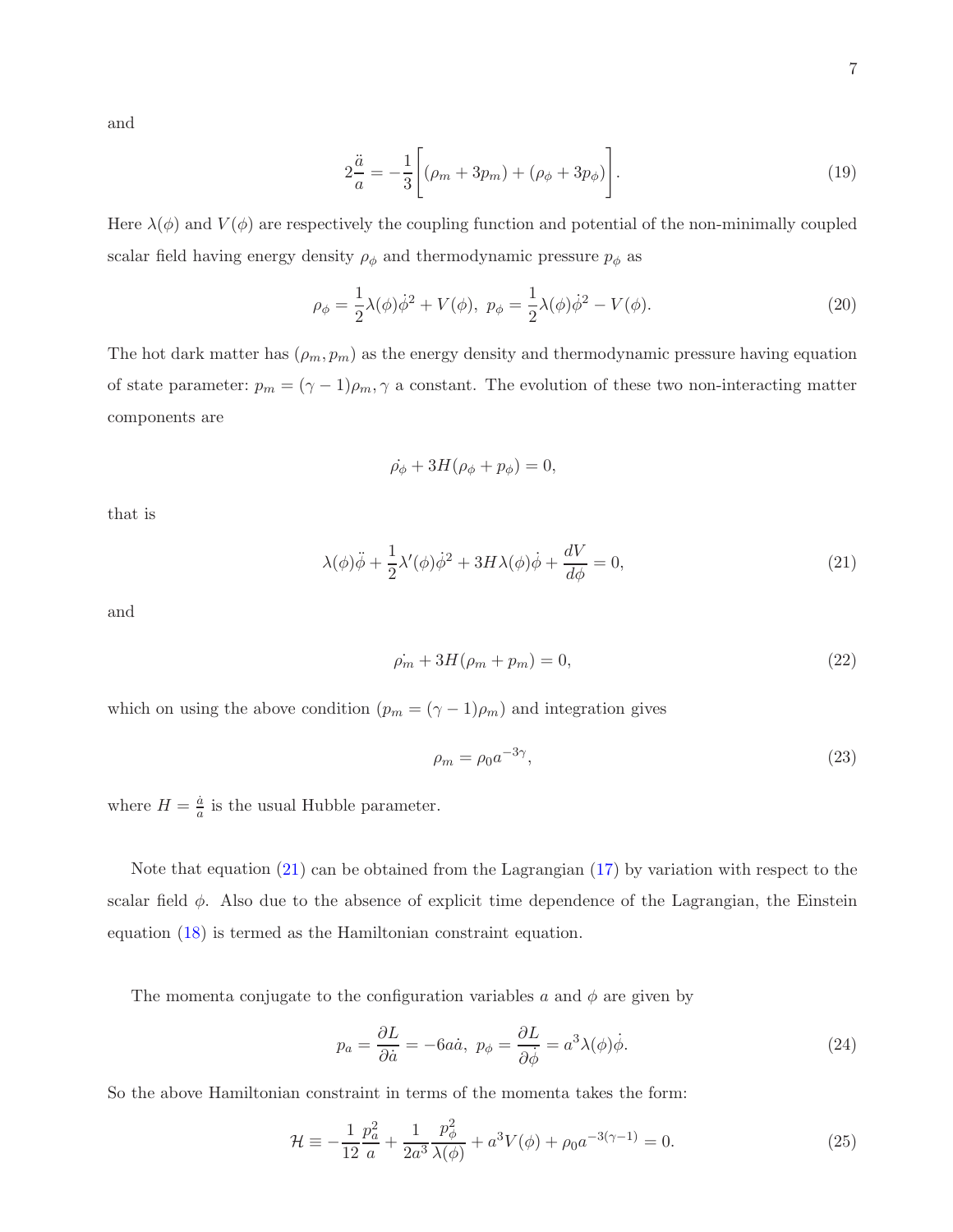For the above Hamiltonian, the equivalent Hamilton's equation of motion are

$$
\dot{a} = -\frac{1}{6a}p_a, \ \dot{\phi} = \frac{1}{a^3\lambda(\phi)}p_{\phi}, \n\dot{p}_a = -\frac{1}{12}\frac{p_a^2}{a^2} + \frac{3p_{\phi}^2}{2a^4\lambda(\phi)} - 3a^2V(\phi) + 3(\gamma - 1)\rho_0 a^{-3\gamma + 2}, \n\dot{p}_{\phi} = -a^3V'(\phi) + \frac{p_{\phi}^2\lambda'(\phi)}{2a^3\lambda^2(\phi)}.
$$
\n(26)

The Lagrangian [\(17\)](#page-5-0) of the system can be divided into two parts: the kinetic part which consists of the first two terms while the last two terms together are known to constitute the dynamic part. In fact, the kinetic part may be considered as a 2D Riemannian space having the line element

$$
ds^{2} = -6a \, da^{2} + a^{3} \lambda(\phi) \, d\phi^{2}.
$$
 (27)

This 2D Lorentzian manifold having co-ordinates  $(a, \phi)$  is termed as minisuperspace. On the otherhand, the dynamical part is defined by the potential

<span id="page-7-0"></span>
$$
V_{eff}(a,\phi) = 2a^3 \left[ V(\phi) + \rho_0 a^{-3\gamma} \right].
$$
 (28)

In quantum cosmology, the wave function of the Universe is determined by solving the WD equation which is a 2nd order hyperbolic partial differential equation. In fact WD equation is the Klein Gordon (KG) equation defined by the conformal Laplacian operator over the minisuperspace as

$$
\Delta \psi + \frac{(n-2)}{4(n-1)} R(x^k) \psi + V_{eff}(x^k) \psi = 0,
$$
\n(29)

where  $\triangle = \frac{1}{\sqrt{2}}$  $|g|$  $\frac{\partial}{\partial x^i}(\sqrt{|g|}\frac{\partial}{\partial x^j})$  is the conformal Laplacian operator,  $g_{ij}$  is the metric and n is the dimension of the minisuperspace. So in the present minisuperspace (having dimension  $n = 2$ ) the WD equation becomes

<span id="page-7-2"></span>
$$
\Delta \psi + 2a^3 \left[ V(\phi) + \rho_0 a^{-3\gamma} \right] \psi = 0, \tag{30}
$$

with the Laplacian operator defined by:

$$
\triangle \equiv -\frac{1}{6a} \left( \frac{\partial^2}{\partial a^2} + \frac{\partial}{\partial a} \right) + \frac{1}{a^3 \lambda(\phi)} \frac{\partial^2}{\partial \phi^2}.
$$
\n(31)

Paliathanasis and Tsamparlis [\[28](#page-18-8)] showed that the Lie point symmetries of the KG equation [\(29\)](#page-7-0) are connected to the conformal algebra of the minisuperspace metric  $g_{ij}$ . According to them the general form of the Lie point symmetry vector can be expressed as

<span id="page-7-1"></span>
$$
\overrightarrow{X} = \xi^{i}(x^{k})\partial_{i}\left[\frac{(2-n)}{2}\lambda\psi + a_{0}\psi\right]\partial\psi,
$$
\n(32)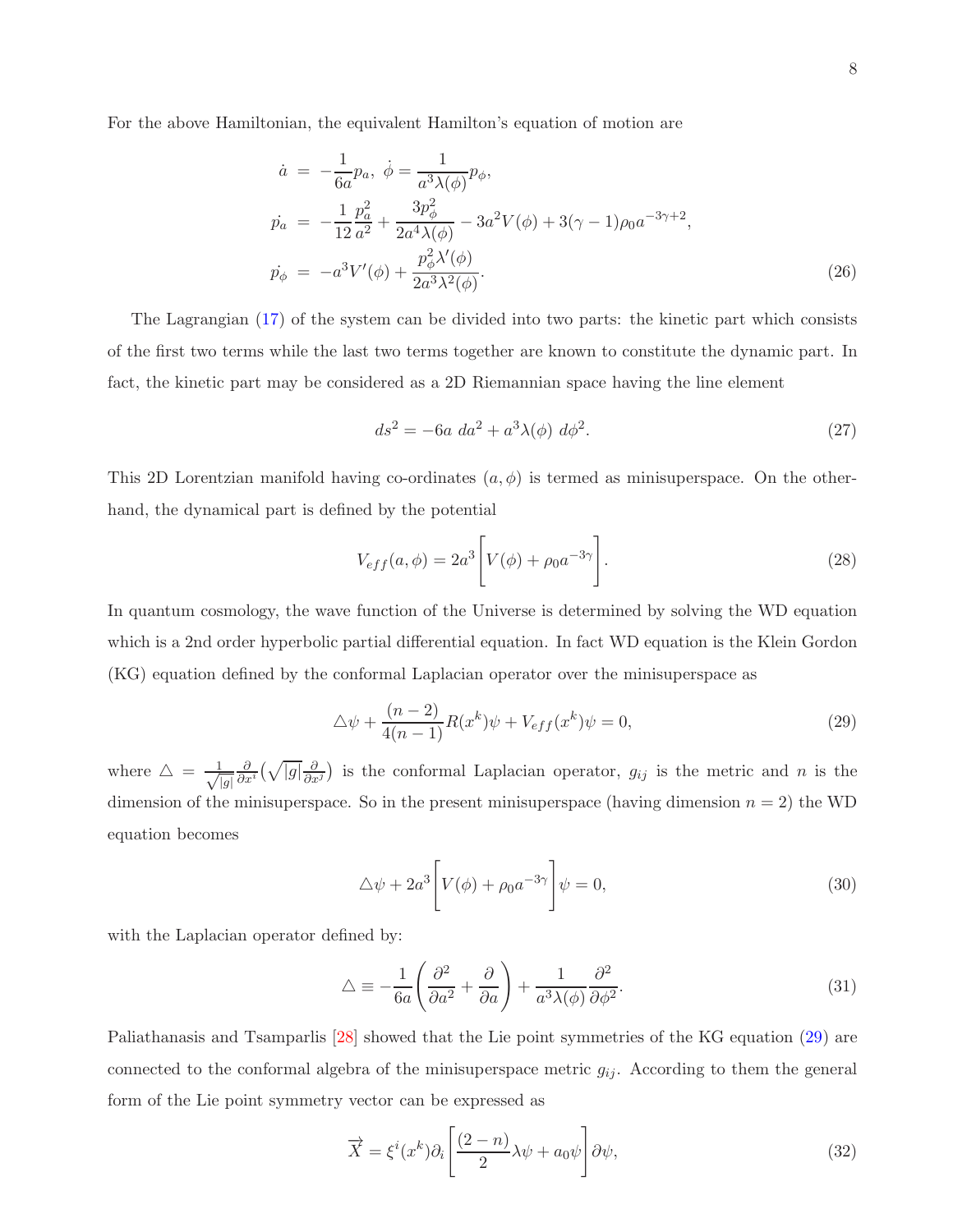where  $\xi^i$  is a conformal killing vector of the minisuperspace having the conformal factor  $\lambda(x^k)$ . Also the Lie point symmetry condition restricts the potential to

<span id="page-8-0"></span>
$$
L_{\vec{\xi}}V_{eff} + 2\lambda V_{eff} = 0. \tag{33}
$$

Here  $L_{\vec{\xi}}$  is the above symmetry vector  $\vec{X}$  (in equation [\(32\)](#page-7-1)) which can be simplified a bit by the coordinate transformation  $x^i \to u^i$  so that  $\xi^i \partial_i \to \frac{\partial}{\partial u_j}$  such that  $\overrightarrow{X}$  becomes

$$
\overrightarrow{X} = \partial_j + \left[ \frac{(2-n)}{2} \lambda \psi + a_0 \psi \right] \partial \psi,
$$
\n(34)

One can now reduce the WD equation using this symmetry vector in the following two equivalent ways:

**I.** In this approach considering the symmetry vector  $\overrightarrow{X}$  as a Lagrange system, the zero-order invariants give

$$
\frac{dy^I}{0} = \frac{dy^J}{1} = \frac{d\psi}{\left(\frac{2-n}{2}\lambda + a_0\right)\psi},\tag{35}
$$

(with  $I \neq J$ ) which has the solution

$$
y^{I} = C^{I}, \text{ a constant},
$$
  
and  $\psi(y^{I}, y^{J}) = \psi_{0}(y^{I}) \exp\left[\int \left\{ \left(\frac{2-n}{2}\right)\lambda + a_{0} \right\} dy^{J} \right].$  (36)

II. Alternatively, one can extend the above Lie point symmetry to Lie-Bäcklund symmetry so that the symmetry  $(34)$  becomes the contact symmetry

$$
\tilde{X} = \left[ \psi_{,J} - \left( \frac{2 - n}{2} \lambda + a_0 \right) \psi \right] \partial_{\psi}.
$$
\n(37)

Hence the differential equation for  $\psi$  now becomes

$$
\psi_{,J} - \left(\frac{2-n}{2}\lambda + a_0\right)\psi = a_1\psi,
$$

that is

$$
\psi_{,J} = \left(\frac{2-n}{2}\lambda + b_0\right)\psi, \ b_0 = a_0 + a_1 \tag{38}
$$

which has the solution

$$
\psi(y^I, y^J) = \psi_1(y^I) \exp\left[\int \left\{ \left(\frac{2-n}{2}\right)\lambda + b_0\right\} dy^J\right].
$$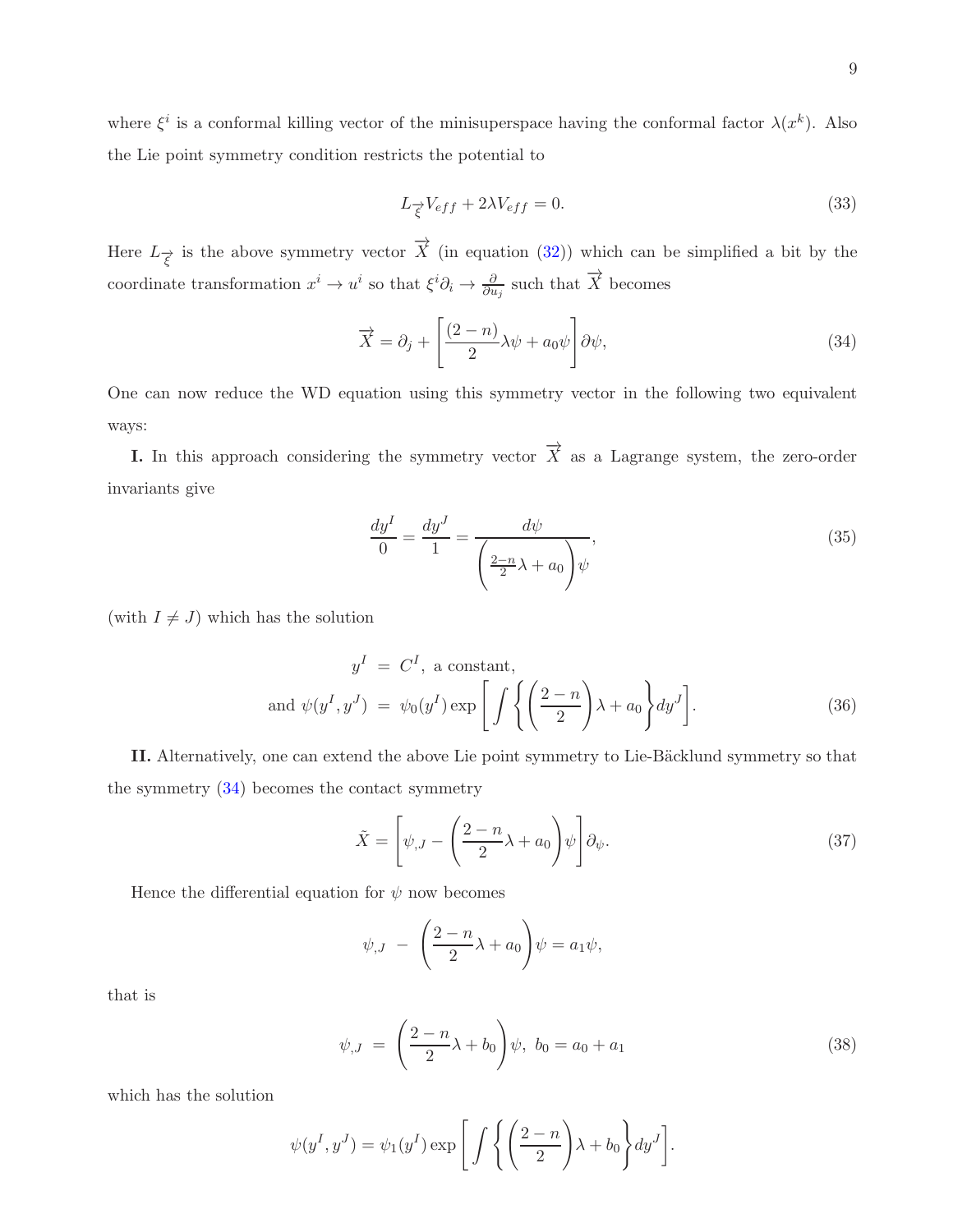On the otherhand, in the context of WKB approximation one can write the wave function as  $\psi(x^k) \sim e^{is}(x^k)$  and consequently the WD equation [\(30\)](#page-7-2) reduces to the (null) Hamilton-Jacobi equation:

$$
-\frac{1}{12a} \left(\frac{\partial s}{\partial a}\right)^2 + \frac{1}{2a^3\lambda(\phi)} \left(\frac{\partial s}{\partial \phi}\right)^2 + a^3 V(\phi) + \rho_0 a^{-3(\gamma - 1)} = 0.
$$
 (39)

Note that this first order non-linear partial differential equation is nothing but the Hamilton-Jacobi (H–J) equation of a Hamiltonian system moving in the same geometry under the conformal Laplace operator of the WD equation having the same potential. Thus to obtain the invariant solution of the WD equation and the Hamiltonian system to be Liouville integrable there should be at-least  $(n-1)$  independent Lie point symmetries (which form an Abelian Lie algebra) of a n-dimensional WD equation. So the solution of the WD equation can be expressed in terms of zero order invariants of these Lie point symmetries as

$$
\psi(\tilde{x}^n, \tilde{x}^J) = \phi(\tilde{x}^n) \exp\left[\sum_{J=1}^{n-1} \int \left\{ \left(\frac{2-n}{2}\right) \lambda - Q_J \right\} d\tilde{x}^J \right],
$$

where  $Q_j$ 's are the constants of motion along the symmetry directions and  $\phi(\tilde{x}^n)$  satisfies a linear second order ordinary differential equation. Thus for reduction or solution of the WD equation, Lie point symmetries of the WD equation can be considered and these symmetries can be determined using the conformal killing vector of the minisuperspace.

In section III it has been shown that the conformal killing algebra formed by the conformal killing vectors are different for two conformally related metrics. As a result the Lie symmetry vector which reduces/solves the WD equation changes due to conformal transformation and hence the above solutions will be different.

### V. A GENERAL STUDY OF NOETHER SYMMETRY

From the point of view of general methods to have conserved quantities, the Noether symmetry approach will be very much relevant. A vector field  $\overrightarrow{X}$  defined over the tangent space of configurations  $TQ \equiv \{q, \dot{q}\}\)$  can be written as

$$
\overrightarrow{X} = \alpha(q)\frac{\partial}{\partial q} + \dot{\alpha}(q)\frac{\partial}{\partial \dot{q}}.
$$
\n(40)

Then according to Noether theorem [\[45](#page-19-7)],[\[46](#page-20-0)]

 $L_{\overrightarrow{X}}\mathcal{L}=0,$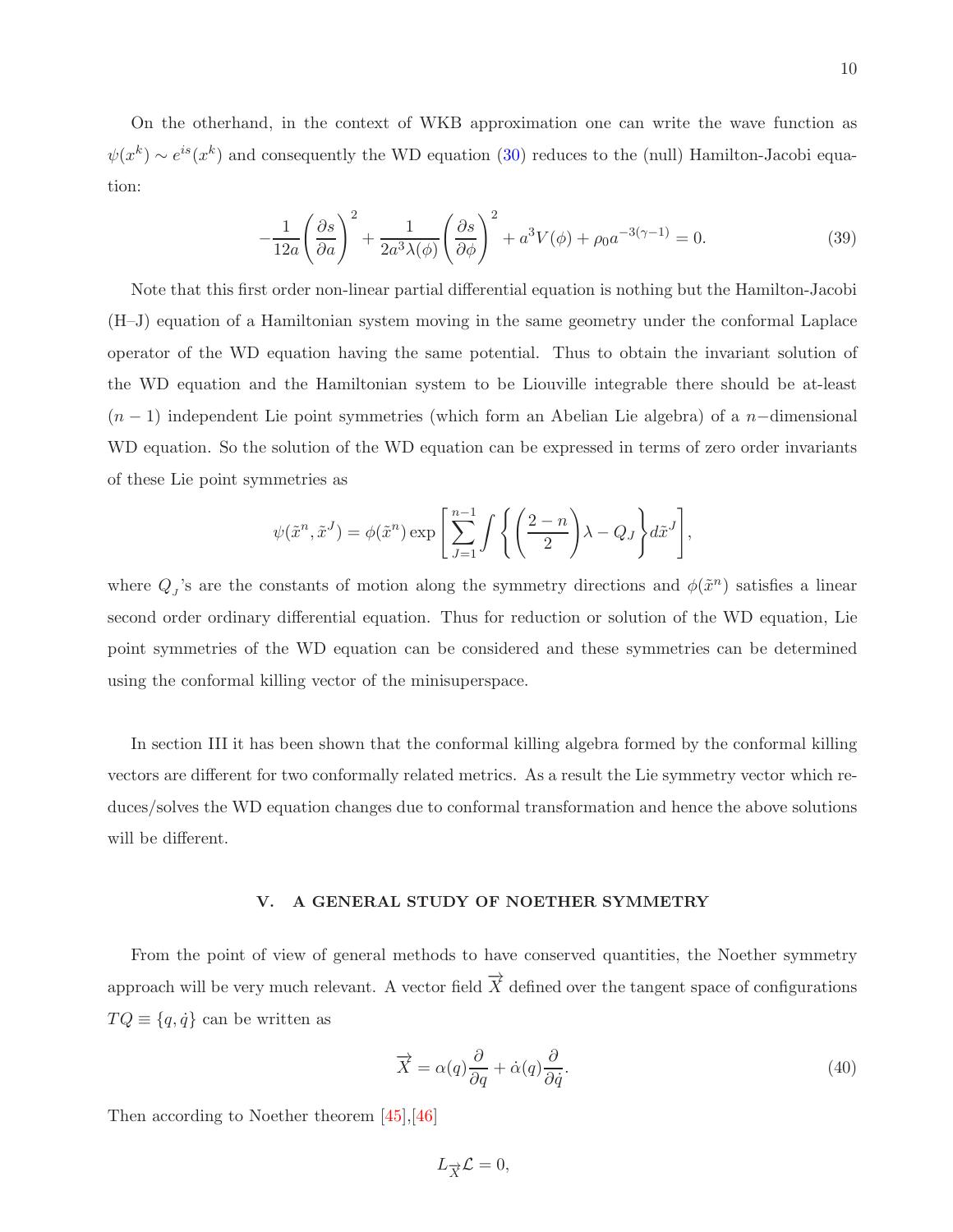that is

$$
\vec{X}\mathcal{L} = \alpha \frac{\partial \mathcal{L}}{\partial q} + \dot{\alpha} \frac{\partial \mathcal{L}}{\partial \dot{q}},\tag{41}
$$

where the Lagrangian  $\mathcal L$  is defined over the tangent space of configurations (i.e.,  $TQ$ ). The above condition corresponds to a constant of motion for the Lagrangian i.e., the phase flux is conserved along the vector field  $\overrightarrow{X}$ . On the otherhand, in the case of the Hamiltonian formulation, the above (Noether) symmetry condition becomes

$$
L_{\vec{v}}\mathcal{H} = 0,\t\t(42)
$$

with  $\overrightarrow{v} = \dot{q}\frac{\partial}{\partial q} + \ddot{q}\frac{\partial}{\partial q}$  $\frac{\partial}{\partial \dot{q}}.$ 

We shall now apply this symmetry condition to the minisuperspace models of quantum cosmology to obtain appropriate interpretation of the wave function of the Universe. Due to Noether symmetry one gets the conserved canonically conjugate momenta as

$$
\Pi_i \equiv \frac{\partial \mathcal{L}}{\partial q^i} = i_{\overrightarrow{x_i}} \theta \mathcal{L} = \Sigma_i, \ i = 1, 2, \dots m \tag{43}
$$

where 'm' is the number of symmetries. So on quantization for each  $i$ 

$$
-i\partial_{q^i}|\psi\rangle = \Sigma_i|\psi\rangle,\tag{44}
$$

which implies that a translation along the  $q^i$ - axis is singled out by the corresponding symmetry. Assuming the conserved quantities  $\sum_i$  to be real one gets oscillatory solution components for the wave function along the symmetries as

$$
|\psi\rangle = \sum_{k=1}^{m} e^{i \sum_{k} q^{k}} |\phi(q^{l})\rangle, \ l < n,\tag{45}
$$

where the index 'l' stands for directions along which there is no symmetry and 'n' is the dimension of the minisuperspace. Thus for the existence of Noether symmetry, the wave function has an oscillatory part and the conjugate momenta along the symmetry directions should be conserved.

Further, due to symmetries there are first integrals of motion and it is possible to choose classical trajectories. In particular, if the minisuperspace is of dimension one or two then due to Noether symmetry one can have complete solution of the problem and as a result there is full semi-classical limit of quantum cosmology. Then the Noether symmetries and the corresponding reduction procedure of dynamics selects a subset having oscillatory behaviour of the solution of the WD equation. According to Hartle [\[47](#page-20-1)], the wave function of the Universe with the above symmetry condition corresponds to conserved momenta and the trajectories can be interpreted as classical cosmological solutions. Conversely, if a subset of the solution of the WD equation has an oscillatory behaviour then there exists conserved momenta and Noether symmetries along those directions.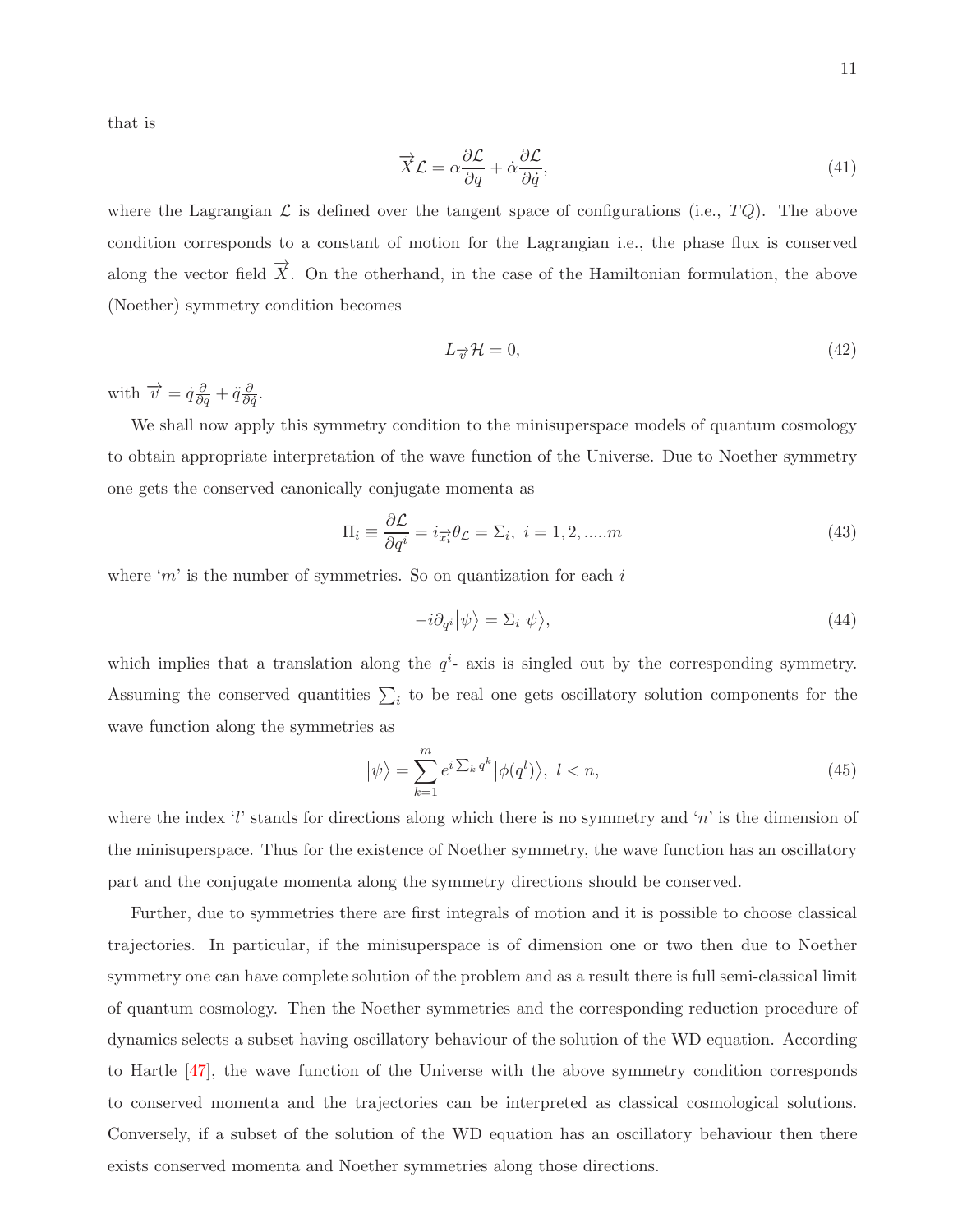# VI. NOETHER SYMMETRY IN NON-MINIMALLY COUPLED SCALAR FIELD COSMOLOGY

The Lagrangian is defined on the 2D configuration space  $\{a, \phi\}$  (which is termed as minisuperspace) and hence the Noether symmetry vector field

$$
\vec{X} = \alpha \frac{\partial}{\partial a} + \beta \frac{\partial}{\partial \phi} + \dot{\alpha} \frac{\partial}{\partial \dot{a}} + \dot{\beta} \frac{\partial}{\partial \dot{\phi}},\tag{46}
$$

acts on this configuration space. Here  $\alpha = \alpha(a, \phi)$ ,  $\beta = \beta(a, \phi)$ ,  $\dot{\alpha} = \frac{\partial \alpha}{\partial a}\dot{a} + \frac{\partial \alpha}{\partial \phi}\dot{\phi}$ , and  $\dot{\beta} = \frac{\partial \beta}{\partial a}\dot{a} + \frac{\partial \beta}{\partial \phi}\dot{\phi}$ .

Now the Noether symmetry condition (i.e.,  $L_{\overrightarrow{X}}\mathcal{L}=0$ ) results in a system of partial differential equations

$$
\alpha + 2a \frac{\partial \alpha}{\partial a} = 0,\tag{47}
$$

$$
6\frac{\partial \alpha}{\partial \phi} - a^2 \lambda(\phi) \frac{\partial \beta}{\partial a} = 0,
$$
\n(48)

$$
3\alpha\lambda + \beta a\lambda' + 2a\lambda \frac{\partial \beta}{\partial \phi} = 0,\tag{49}
$$

and

$$
3\alpha \rho_0 + 3\alpha V(\phi) + \beta a V'(\phi) = 0, \text{ for } \gamma = 0,
$$
  

$$
3\alpha V(\phi) + \beta a V'(\phi) = 0, \text{ for } \gamma = 1.
$$
 (50)

Using the method of separation of variables one writes  $\alpha = \alpha_1(a)\alpha_2(\phi)$ ,  $\beta = \beta_1(a)\beta_2(\phi)$  and choosing  $\lambda(\phi) = \frac{\lambda_0}{\phi^2}$  (from the Lie symmetry of the evolution equations, for details see reference [\[33](#page-18-7)]) the solutions are the following:

A:  $\lambda_0 > 0$ 

$$
\alpha = \frac{A_0}{\sqrt{a}} \cosh(p \ln \phi + b_1), \tag{51}
$$

$$
\beta = -\frac{4A_0}{\kappa^2 \lambda_0} p a^{-\frac{3}{2}} \phi \sin h(p \ln \phi + b_1), \tag{52}
$$

$$
V = \begin{cases} V_0 \sinh^2(p \ln \phi + b_1), & \text{for } \gamma = 1\\ V_0 \sinh^2(p \ln \phi + b_1) - \rho_0, & \text{for } \gamma = 0 \end{cases}
$$
 (53)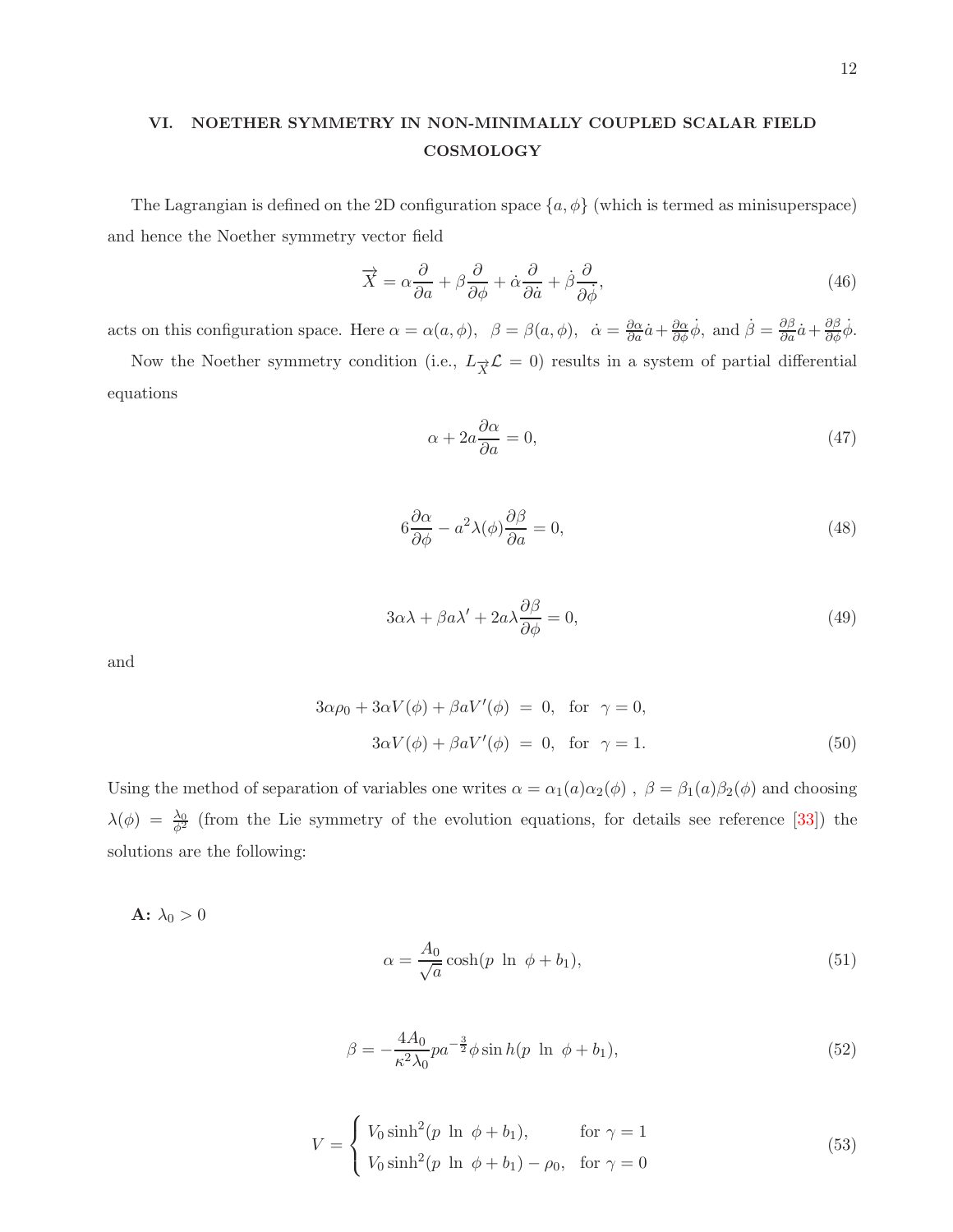B:  $\lambda_0 < 0$ 

$$
\alpha = \frac{A_0}{\sqrt{a}} \cos(p \ln \phi + b_1),\tag{54}
$$

$$
\beta = -\frac{4A_0}{\kappa^2 |\lambda_0|} p a^{-\frac{3}{2}} \phi \sin(p \ln \phi + b_1), \tag{55}
$$

$$
V = \begin{cases} V_0 \sin^2(p \ln \phi + b_1), & \text{for } \gamma = 1 \\ V_0 \sin^2(p \ln \phi + b_1) - \rho_0, & \text{for } \gamma = 0 \end{cases},
$$
 (56)

with  $p^2 = \frac{3}{8}$  $\frac{3}{8}\kappa^2 |\lambda_0|$ ,  $A_0$ , an arbitrary integration constant.

On the otherhand, assuming the potential of the scalar field to be exponential i.e.,  $V = V_0 e^{\mu \phi}$ ,  $(V_0, \mu)$ are constants) the above set of partial differential equations has the solutions:

$$
C. \ \gamma = 0
$$

$$
\alpha = \alpha_0 a^{\frac{-1}{2}} \left[ e^{\mu \phi} \left( 1 + \frac{\rho_0}{V_0} e^{-\mu \phi} \right) - \frac{\rho_0}{V_0} ln \left( e^{\mu \phi} + \frac{\rho_0}{V_0} \right) \right]^{\frac{1}{2}},
$$
  
\n
$$
\beta = -\beta_0 a^{\frac{-3}{2}} \left( 1 + \frac{\rho_0}{V_0} e^{-\mu \phi} \right) \left[ e^{\mu \phi} \left( 1 + \frac{\rho_0}{V_0} e^{-\mu \phi} \right) - \frac{\rho_0}{V_0} ln \left( e^{\mu \phi} + \frac{\rho_0}{V_0} \right) \right]^{\frac{1}{2}},
$$
  
\n
$$
\lambda = \lambda_0 \frac{e^{\mu \phi}}{\left( 1 + \frac{\rho_0}{V_0} e^{-\mu \phi} \right)^2 \left[ e^{\mu \phi} \left( 1 + \frac{\rho_0}{V_0} e^{-\mu \phi} \right) - \frac{\rho_0}{V_0} ln \left( e^{\mu \phi} + \frac{\rho_0}{V_0} \right) \right]^{\frac{1}{2}}}.
$$
  
\nD.  $\gamma = 1$  (57)

$$
\alpha = \alpha_0 a^{\frac{-1}{2}} \left[ b_0 + c_0 e^{\mu \phi} \right]^{\frac{1}{2}},
$$
  
\n
$$
\beta = -\beta_0 a^{\frac{-3}{2}} \left[ b_0 + c_0 e^{\mu \phi} \right]^{\frac{1}{2}},
$$
  
\n
$$
\lambda = \lambda_0 \frac{e^{\mu \phi}}{\left[ b_0 + c_0 e^{\mu \phi} \right]},
$$
\n(58)

with  $\alpha_0$  ,  $\beta_0$  ,  $\lambda_0$  ,  $b_0$  and  $c_0$  being arbitrary constants.

To simplify the Lagrangian using cyclic variables the transformation of the minisuperspace variables take the following forms:

For:  $\lambda_0 > 0$ 

$$
a = \left(\frac{3A_0}{2}\right)^{\frac{2}{3}} \left(u^2 - v^2\right)^{\frac{1}{3}},
$$
  
\n
$$
\phi = \exp\left[\frac{1}{p}\left(\tanh^{-1}(\frac{v}{u}) - b_1\right)\right].
$$
\n(59)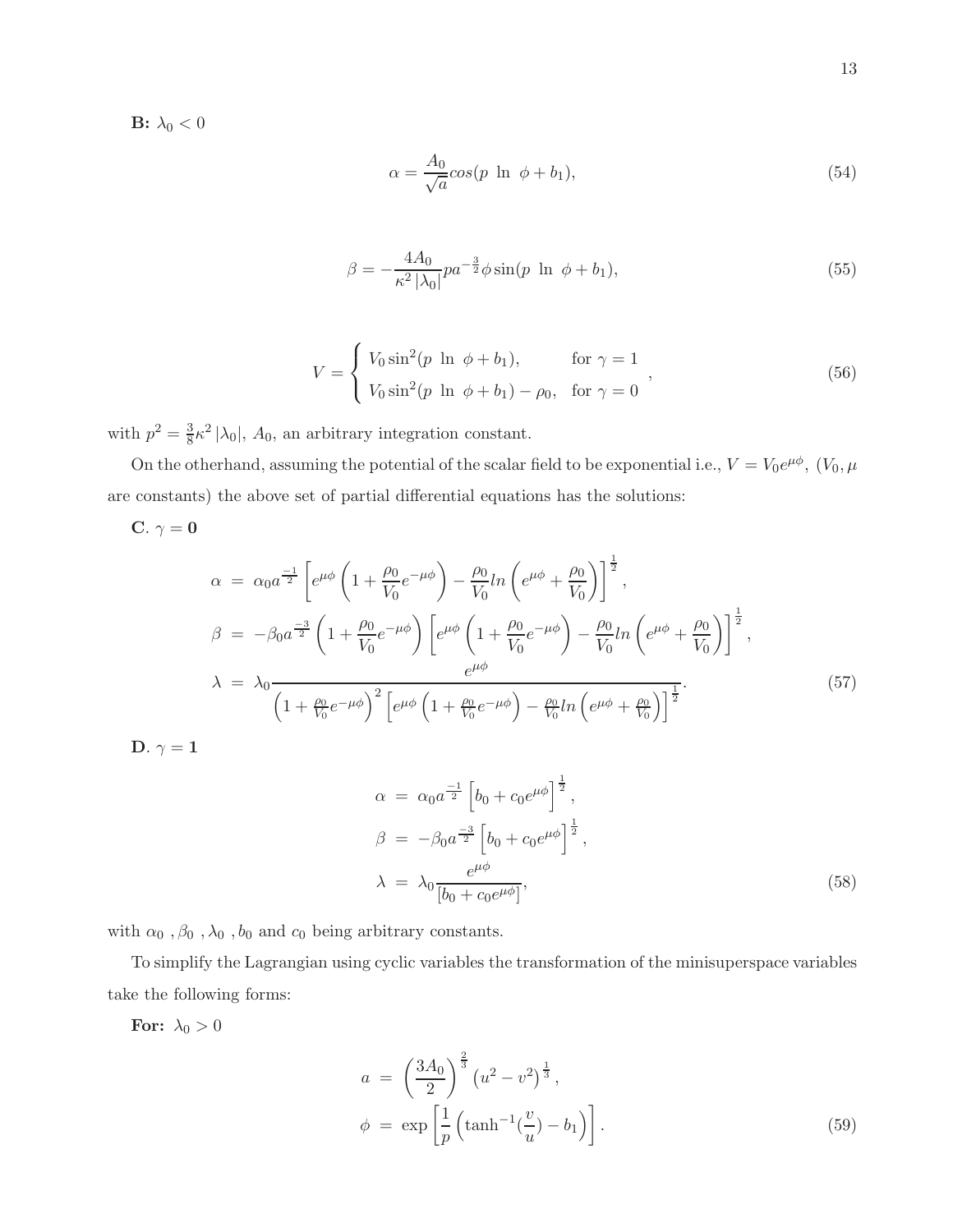For:  $\lambda_0 < 0$ 

$$
a = \left(\frac{3A_0}{2}\right)^{\frac{2}{3}} \left(u^2 + v^2\right)^{\frac{1}{3}},
$$
  
\n
$$
\phi = \exp\left[\frac{1}{p}\left(\tan^{-1}(\frac{v}{u}) - b_1\right)\right].
$$
\n(60)

As a result the transformed Lagrangian takes the simple form

$$
L = \begin{cases} 3A_0^2(\dot{u}^2 - \dot{v}^2) + \frac{9}{4}\kappa^2 A_0^2 V_0 v^2 + \kappa^2 \rho_0 & \text{for } \lambda_0 > 0, \gamma = 1\\ 3A_0^2(\dot{u}^2 - \dot{v}^2) + \frac{9}{4}\kappa^2 A_0^2 V_0 v^2 & \text{for } \lambda_0 > 0, \gamma = 0\\ 3A_0^2(\dot{u}^2 + \dot{v}^2) + \frac{9}{4}\kappa^2 A_0^2 V_0 v^2 + \kappa^2 \rho_0 & \text{for } \lambda_0 < 0, \gamma = 1\\ 3A_0^2(\dot{u}^2 + \dot{v}^2) + \frac{9}{4}\kappa^2 A_0^2 V_0 v^2 & \text{for } \lambda_0 < 0, \gamma = 0 \end{cases}
$$
(61)

where the variable  $'u'$  is cyclic in nature.

The conjugate momenta corresponding to the new variables  $(u, v)$  are

$$
\Pi_u = \frac{\partial L}{\partial \dot{u}} = 6A_0^2 \dot{u}, \text{ for all } \gamma \text{ and } \lambda_0
$$

$$
\Pi_v = \frac{\partial L}{\partial \dot{v}} = \begin{cases}\n-6A_0^2 \dot{v} & \text{for } \lambda_0 > 0, \text{ for all } \gamma \\
+6A_0^2 \dot{v} & \text{for } \lambda_0 < 0, \text{ for all } \gamma\n\end{cases}.
$$

Also the corresponding Hamiltonian in the new variables takes the form

$$
\mathcal{H} = \begin{cases}\n\frac{1}{12A_0^2} (\Pi_u^2 - \Pi_v^2) - \frac{9}{4} \kappa^2 A_0^2 V_0 v^2 - \kappa^2 \rho_0, & \text{for } (\lambda_0 > 0, \gamma = 1) \\
\frac{1}{12A_0^2} (\Pi_u^2 - \Pi_v^2) - \frac{9}{4} \kappa^2 A_0^2 V_0 v^2, & \text{for } (\lambda_0 > 0, \gamma = 0) \\
\frac{1}{12A_0^2} (\Pi_u^2 + \Pi_v^2) - \frac{9}{4} \kappa^2 A_0^2 V_0 v^2 - \kappa^2 \rho_0, & \text{for } (\lambda_0 < 0, \gamma = 1) \\
\frac{1}{12A_0^2} (\Pi_u^2 + \Pi_v^2) - \frac{9}{4} \kappa^2 A_0^2 V_0 v^2, & \text{for } (\lambda_0 < 0, \gamma = 0)\n\end{cases} (62)
$$

The Noether symmetry in the new variables is given by

$$
\Pi_u = 6A_0^2 \dot{u} = \Sigma_0. \tag{63}
$$

For canonical quantization we write the operator version:  $\Pi_u \to -i\partial_u$ ,  $\Pi_v \to -i\partial_v$  and the Wheeler-DeWitt equation now becomes

$$
\left[\frac{\partial^2}{\partial u^2} - \frac{\partial^2}{\partial v^2} + 3A_0^2 \kappa^2 \left(9A_0^2 V_0 v^2 + \rho_0\right)\right] \Psi = 0, \text{ for } (\lambda_0 > 0, \gamma = 1)
$$

$$
\left[\frac{\partial^2}{\partial u^2} - \frac{\partial^2}{\partial v^2} + 27A_0^4 \kappa^2 V_0 v^2\right] \Psi = 0, \text{ for } (\lambda_0 > 0, \gamma = 0)
$$

$$
\left[\frac{\partial^2}{\partial u^2} + \frac{\partial^2}{\partial v^2} + 37A_0^2 \kappa^2 \left(9A_0^2 V_0 v^2 + \rho_0\right)\right] \Psi = 0, \text{ for } (\lambda_0 < 0, \gamma = 1)
$$

$$
\left[\frac{\partial^2}{\partial u^2} + \frac{\partial^2}{\partial v^2} + 27A_0^4 \kappa^2 V_0 v^2\right] \Psi = 0, \text{ for } (\lambda_0 < 0, \gamma = 0)
$$
(64)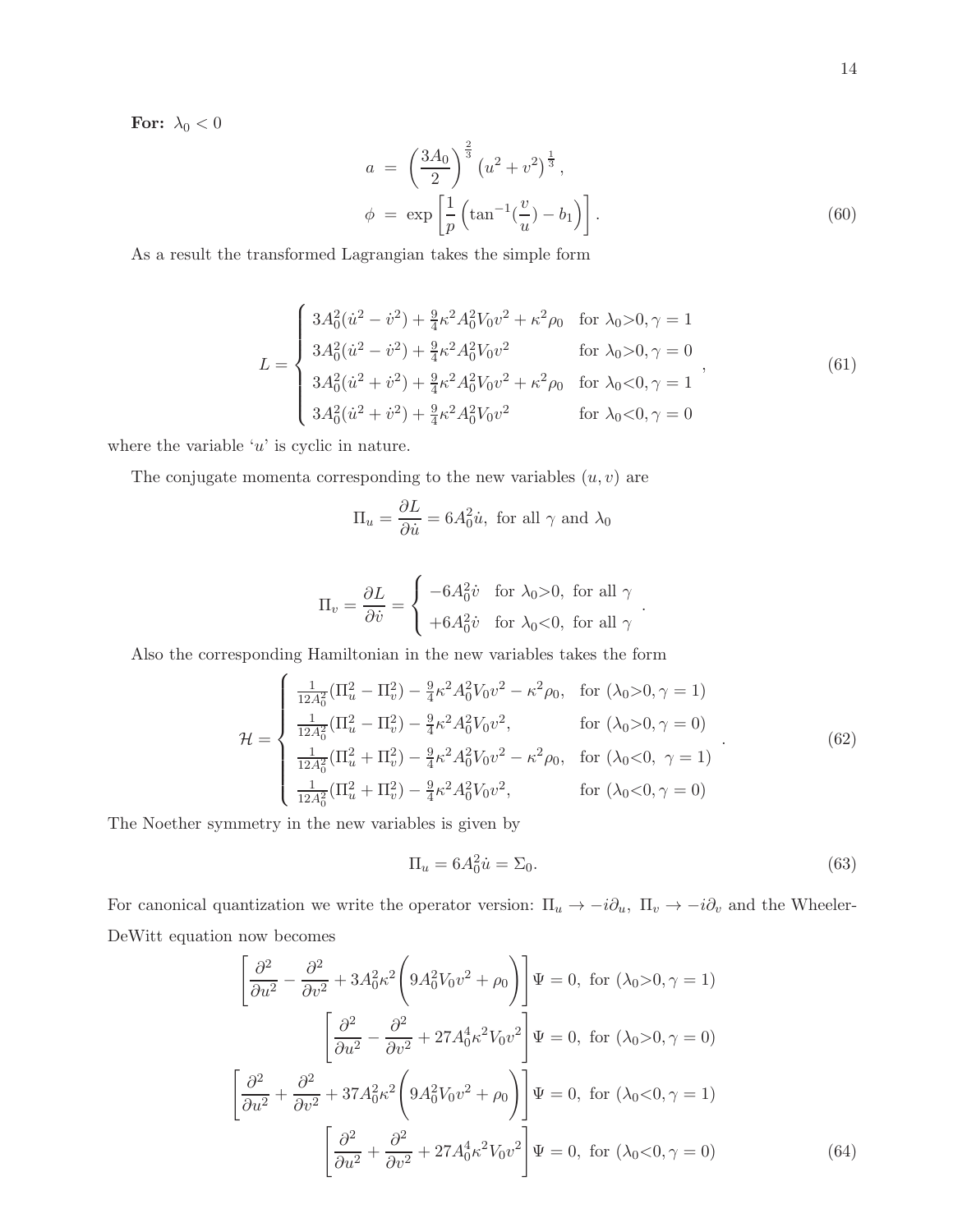Also the quantum version of the constraint equation takes the form,

<span id="page-14-1"></span>
$$
-i\partial_u|\Psi\rangle = \Sigma_0|\Psi\rangle \tag{65}
$$

which has the simple solution:  $|\Psi\rangle = |\Phi(v)\rangle \exp(i\Sigma_0 u)$ .

So from the WD equation  $|\Phi(v)\rangle$  satisfies

<span id="page-14-0"></span>
$$
\left[\frac{d^2}{dv^2} + \left(\xi^2 - \mu^2 v^2\right)\right] |\Phi(v)\rangle = 0, \text{ for } \lambda_0 > 0, \gamma = 1
$$
  

$$
\left[\frac{d^2}{dv^2} + \left(\xi_0^2 - \mu^2 v^2\right)\right] |\Phi(v)\rangle = 0, \text{ for } \lambda_0 > 0, \gamma = 0
$$
  

$$
\left[\frac{d^2}{dv^2} + \left(\mu^2 v^2 - \xi^2\right)\right] |\Phi(v)\rangle = 0, \text{ for } \lambda_0 < 0, \gamma = 1
$$
  

$$
\left[\frac{d^2}{dv^2} + \left(\mu^2 v^2 - \xi_0^2\right)\right] |\Phi(v)\rangle = 0, \text{ for } \lambda_0 < 0, \gamma = 0
$$
  

$$
\left[\frac{d^2}{dv^2} + \left(\mu^2 v^2 - \xi_0^2\right)\right] |\Phi(v)\rangle = 0, \text{ for } \lambda_0 < 0, \gamma = 0
$$
 (66)

with  $\mu^2 = 27\kappa^2 A_0^4 V_0$ ,  $\xi^2 = \Sigma_0^2 - 3A_0^2 \kappa^2 \rho_0$ ,  $\xi_0^2 = \Sigma_0^2$ .

The first two equations in equation  $(66)$  are nothing but analogous to the time independent Schrödinger equation for quantum harmonic oscillator while the last two differential equations in equation [\(66\)](#page-14-0) have solutions as parabolic cylinder functions. Thus the solutions of the first two equations in [\(66\)](#page-14-0) are time independent wave function of the quantum harmonic oscillator in terms of Hermite polynomials which may be written as

$$
\left|\Phi(v)\right\rangle = \left(\frac{\mu}{\Pi}\right)^{\frac{1}{4}} \frac{1}{\sqrt{2^n n!}} e^{-\frac{\mu v^2}{2}} H_n(\sqrt{\mu}v), \ n = 0, 1, 2, .... \tag{67}
$$

where  $H_n(x)$  is a Hermite polynomial of degree 'n'. Note that the parameter  $\mu$  is related to the angular frequency of the oscillator as  $\mu = \frac{mw}{\hbar}$  and the energy eigenvalues are related to the parameter  $\xi$  (or  $\xi_0$ ) by the relation  $\xi^2 = \frac{2mE}{\hbar^2}$ . Similarly, the solutions of the other two differential equations can be written in terms of Whitaker function with complex argument, for details see reference [\[48](#page-20-2)]. The solutions of the above WD equation becomes:

<span id="page-14-2"></span>For :  $\lambda_0 > 0, \gamma = 1$ 

$$
\phi(v) = \frac{C_1 \text{Whitaker } \mathcal{M}\left(\frac{1}{4}\frac{\xi^2}{\mu}, \frac{1}{4}, v^2\mu\right)}{\sqrt{v}} + \frac{C_2 \text{Whitaker } \mathcal{W}\left(\frac{1}{4}\frac{\xi^2}{\mu}, \frac{1}{4}, v^2\mu\right)}{\sqrt{v}} \tag{68}
$$

For :  $\lambda_0 < 0, \gamma = 1$ 

$$
\phi(v) = \frac{C_1 \text{Whitaker } \mathcal{M}\left(\frac{\frac{1}{4}I\xi^2}{\mu}, \frac{1}{4}, Iv^2\mu\right)}{\sqrt{v}} + \frac{C_2 \text{Whitaker } \mathcal{W}\left(\frac{\frac{1}{4}I\xi^2}{\mu}, \frac{1}{4}, Iv^2\mu\right)}{\sqrt{v}}
$$
(69)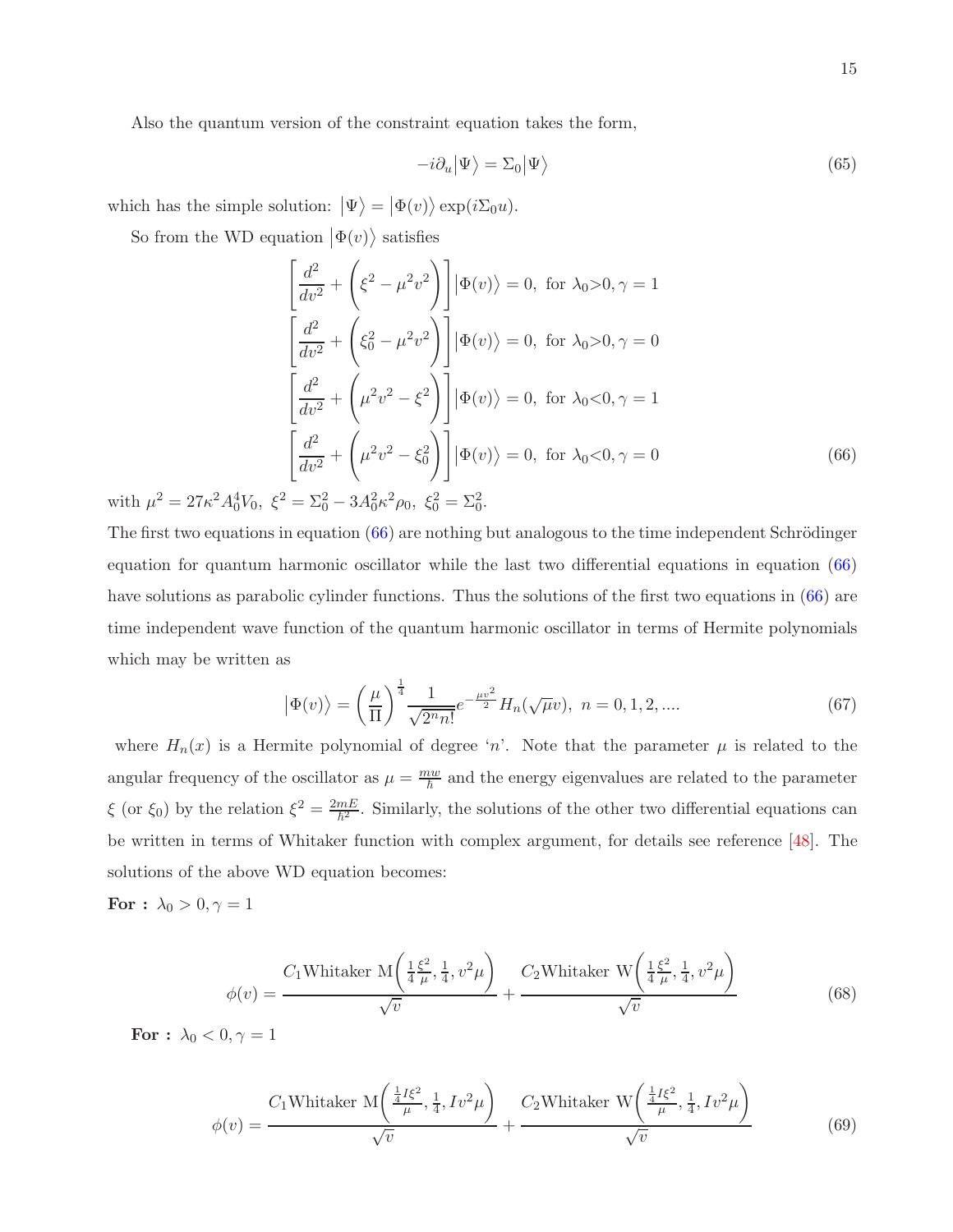

<span id="page-15-0"></span>FIG. 1: Behaviour of the wave function

## VII. BRIEF DISCUSSION AND CONCLUDING REMARKS

This work presents an extensive study of quantum cosmology for non-minimally coupled scalar field in homogeneous and isotropic FLRW geometry from the perspective of symmetry analysis. For the present physical model the minisuperspace is a two dimensional Lorentzian manifold and WD equation is constructed on this minisuperspace. The Lie point symmetries of this WD equation are shown to be related to the conformal algebra of the metric of the minisuperspace and the symmetry vector is found to be related to the conformal killing vector of the minisuperspace. The study of Noether symmetries to the minisuperspace gives oscillatory solution to the WD equation and is nothing but the semi-classical limit of quantum cosmology. Also the Noether conserved current is associated with the conserved momenta of the system. Finally, the non-oscillatory part of the WD equation is found to be time-independent Schrödinger equation for harmonic oscillator and the corresponding analytic solutions are presented. Also the graphical representation of the wave function of the Universe (from equation  $(65)$  and  $(68)$ ) is shown in Fig[.1.](#page-15-0)

Usually, for non-minimally coupled scalar field cosmology, one redefines the scalar field so that the physical problem reduces to minimally coupled scalar field cosmology. Essentially, this is nothing but a conformal transformation of the minisuperspace metric. As the symmetry vector corresponding to Lie symmetry is related to the conformal killing vector of the minisuperspace metric while that for Noether symmetry it is related to the homothetic vector field so that after conformal transformation, although the conformal algebra remains the same, the two subalgebras namely killing algebra and homothetic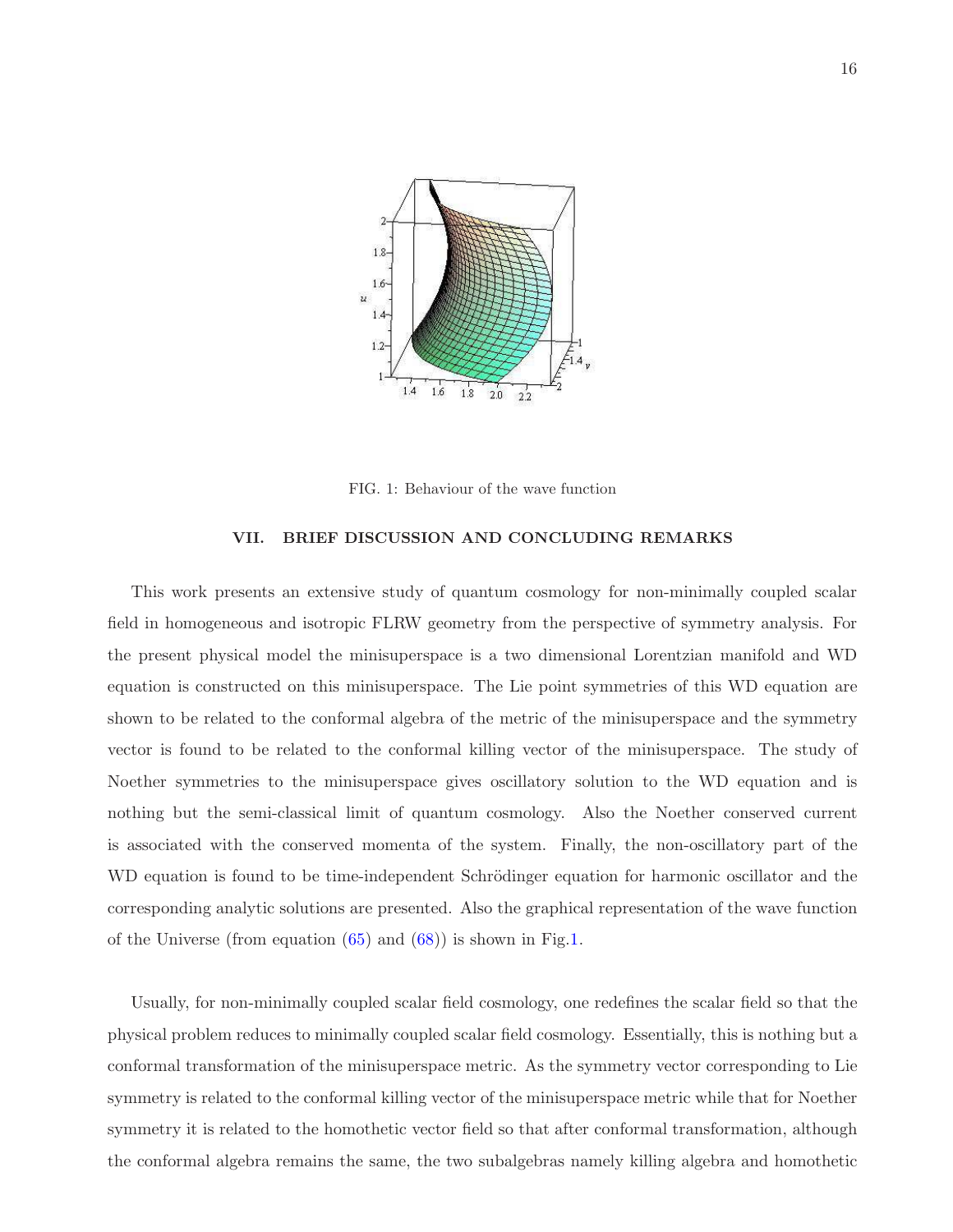algebra will be different. Hence the quantum cosmology so constructed will not be identical due to conformal transformation. Finally, one may conclude that symmetry analysis of the minisuperspace has a great role in quantum cosmology, particularly in solving the WD equation.

#### Acknowledgments

Author SD acknowledges Science and Engineering Research Board (SERB), Govt. of India, for awarding a National Post-Doctoral Fellowship (File No: PDF/2016/001435) and the Department of Mathematics, Jadavpur University where a part of the work was completed. Author ML thanks the Department of Science and Technology, Government of India for the award of a DST-SERB Distinguished Fellowship. S.C. thanks Science and Engineering Research Board (SERB) for awarding MATRICS Research Grant support (File No. MTR/2017/000407) and Inter University Center for Astronomy and Astrophysics (IUCAA), Pune, India for their warm hospitality as a part of the work was done during a visit.

- <span id="page-16-0"></span>[1] S. J. Perlmutter et al., "Measurements of Omega and Lambda from 42 high redshift supernovae" *Astrophys.J.* 517, 565 (1999) (arXiv: [astro-ph/9812133\)](http://arxiv.org/abs/astro-ph/9812133).
- [2] A. G. Riess et al., "Observational evidence from supernovae for an accelerating universe and a cosmological constan" *Astron.J* 116, 1009 (1998) (arXiv: [astro-ph/9805201](http://arxiv.org/abs/astro-ph/9805201) ).
- [3] C. L. Bennett et al., "First year Wilkinson Microwave Anisotropy Probe (WMAP) observations: Preliminary maps and basic results" *Astrophys. J.suppl.* **148**,  $1-27$  (2003) (arXiv: [astro-ph/0302207\)](http://arxiv.org/abs/astro-ph/0302207).
- [4] D. J. Eisenstein et al., "Detection of the baryon acoustic peak in the large-scale correlation function of SDSS luminous red galaxies" *Astrophys.J.* 633, 560–574 (2005) (arXiv: [astro-ph/0501171\)](http://arxiv.org/abs/astro-ph/0501171).
- [5] D. N. Spergel et al., "Wilkinson Microwave Anisotropy Probe (WMAP) three year results: implications for cosmology" *Astrophys. J. Suppl.* 170, 377 (2007) (arXiv: [astro-ph/0603449\)](http://arxiv.org/abs/astro-ph/0603449).
- [6] A. G. Riess et al., "New Hubble Space Telescope Discoveries of Type Ia Supernovae at z≥1: Narrowing Constraints on the Early Behavior of Dark Energy " *Astron.J* 659, 98 (2007) (arXiv: [astro-ph/0611572\)](http://arxiv.org/abs/astro-ph/0611572).
- <span id="page-16-1"></span>[7] E. Komatsu et al., "Seven–Year Wilkinson Microwave Anisotropy Probe (WMAP) Observations: Cosmological Interpretation" *Astrophys.J.suppl.ser.* 192, 18 (2011) (arXiv: 1001.4538).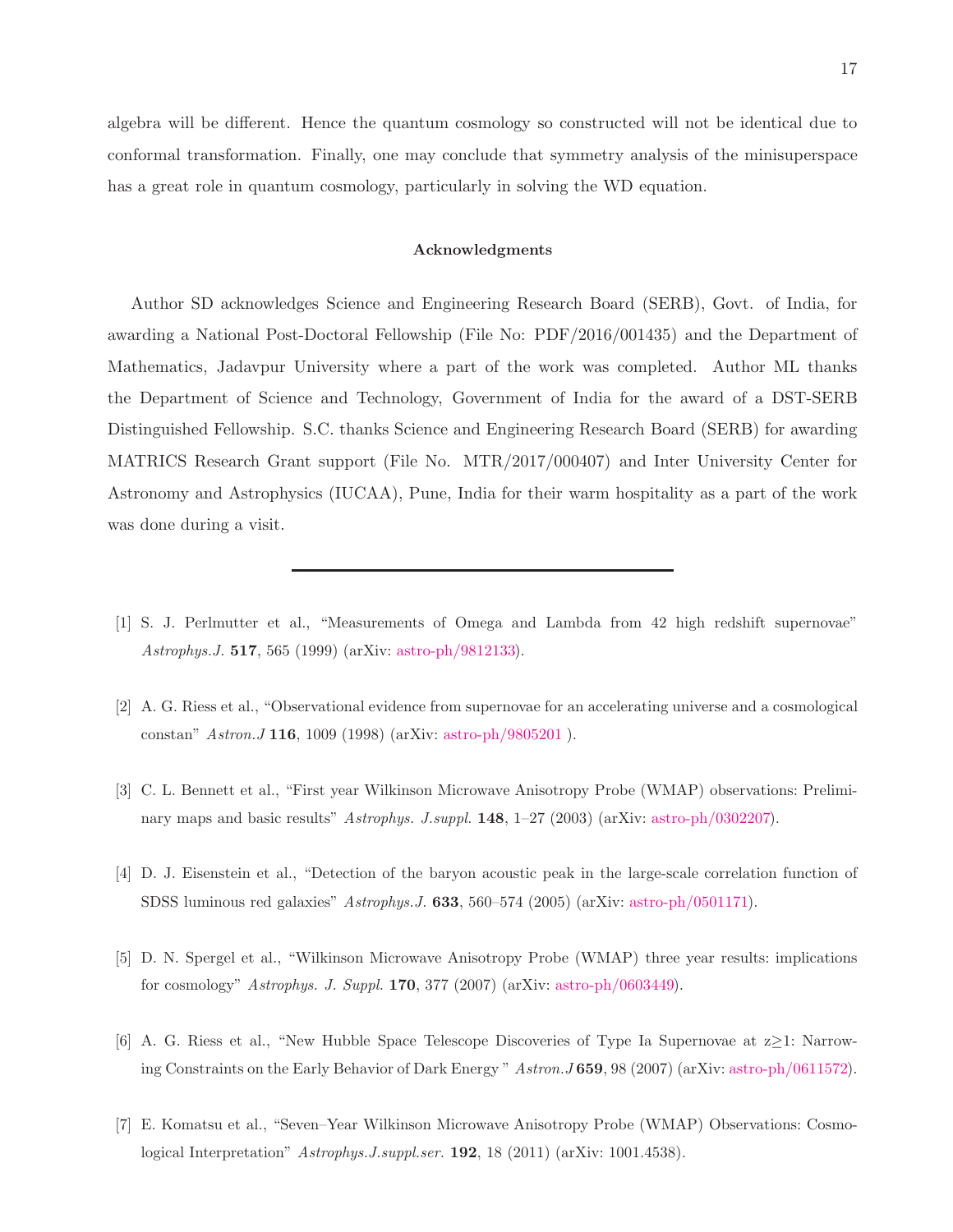- <span id="page-17-0"></span>[8] S. M. Carroll, "Why is the universe accelerating ?" *AIP. Conf. Proc.* 743, 16–32 (2005) (arXiv: [astro-ph/0310342\)](http://arxiv.org/abs/astro-ph/0310342).
- [9] E. J. Copland, M. Sami and S. Tsujikawa, "Dynamics of dark energy" *Int. J. Mod. Phys. D* 15, 1753–1936 (2006) (arXiv: [hep-th/0603057\)](http://arxiv.org/abs/hep-th/0603057).
- <span id="page-17-1"></span>[10] V. Sahni and A. Starobinsky, "Reconstructing Dark Energy" *Int. J. Mod. Phys. D* 15, 2105–2132 (2006) (arXiv: [astro-ph/0610026\)](http://arxiv.org/abs/astro-ph/0610026).
- <span id="page-17-2"></span>[11] S. Weinberg, "The cosmological constant problem" *Rev. Mod. Phys.* 61, 1–23 (1989).
- [12] S. M. Carroll, W. H. Press and E. L. Turner, "The cosmological constant" *Ann. Rev. Astron. Astrophys* 30, 499–542 (1992).
- [13] V. Sahni and A. Starobinsky, " The case for a positive cosmological lambda term " *Int. J. Mod. Phys. D* 9, 373 (2000) (arXiv: [astro-ph/9904398](http://arxiv.org/abs/astro-ph/9904398) ).
- [14] P. J. E. Peebles and B. Ratra, "The cosmological constant and dark energy", *Rev. Mod. Phys.* 75, 559 (2003) [\(arXiv:astro-ph/0207347\)](http://arxiv.org/abs/astro-ph/0207347).
- [15] T. Padmanabhan, "Cosmological constant: The weight of the vacuum" *Phys.Rep.* 380, 235–320 (2003) (arXiv: [hep-th/0212290\)](http://arxiv.org/abs/hep-th/0212290).
- <span id="page-17-3"></span>[16] T. Padmanabhan, " Dark energy: The cosmological challenge of the millennium " *Curr.* Sei. 88, 1057 (2005) (arXiv: [astro-ph/0411044\)](http://arxiv.org/abs/astro-ph/0411044).
- <span id="page-17-4"></span>[17] S. Nojiri, S.D. Odintsov, V.K. Oikonomou, "Modified Gravity Theories on a Nutshell: Inflation, Bounce and Late-time Evolution" *Phys.Rept.* 692, 1 (2017) (arXiv: 1705.11098 [gr-qc]).
- [18] S. Nojiri, S.D. Odintsov,"Unified cosmic history in modified gravity: from F(R) theory to Lorentz non-invariant models" *Phys.Rept.* 505, 59 (2011) (arXiv: 1011.0544 [gr-qc]).
- [19] S. Nojiri, S.D. Odintsov,"Modified gravity with negative and positive powers of the curvature: unification of the inflation and of the cosmic acceleration" *Phys.Rev. D* 68, 123512 (2003) (arXiv: [hep-th/0307288\)](http://arxiv.org/abs/hep-th/0307288).
- [20] S. Nojiri, S.D. Odintsov, S. Banerjee, "Dynamics of Inflation and Dark Energy from  $F(R, G)$  Gravity" *Nucl. Phys. B* 938, 935 (2019) (arXiv: 1807.00335 [gr-qc]).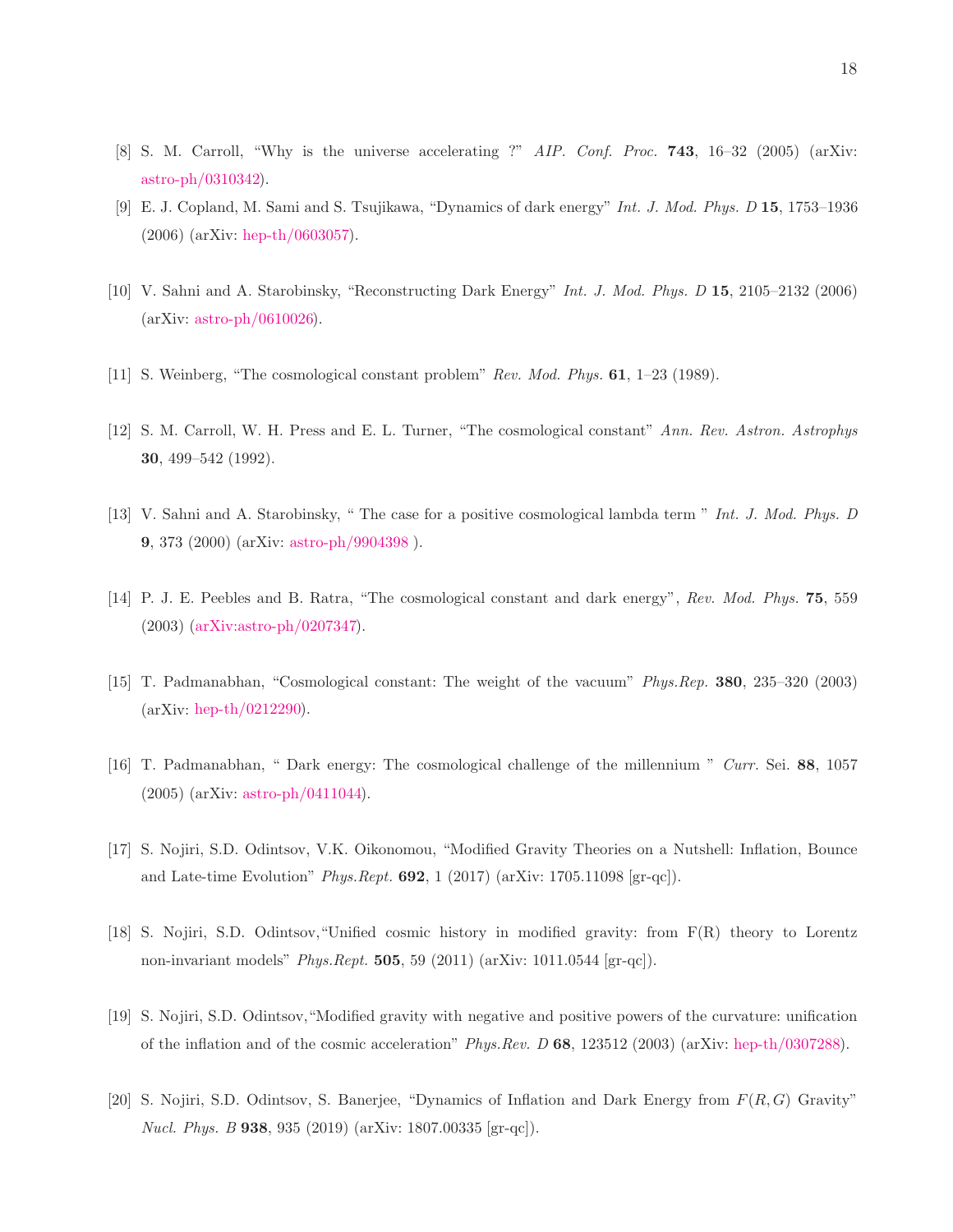- <span id="page-18-0"></span>[21] S. Capozziello, M. De Laurentis, "Extended Theories of Gravity" *Phys. Rept.* 509, 167 (2011) [\(arXiv:1108.6266](http://arxiv.org/abs/1108.6266) [gr-qc]).
- <span id="page-18-1"></span>[22] S. M. Carroll, "The cosmological constant" *Liv. Rev. Lett* 4, 1 (2001) (arXiv: [astro-ph/0004075\)](http://arxiv.org/abs/astro-ph/0004075).
- <span id="page-18-2"></span>[23] L. Amendola, S. Tsujikawa, *Dark Energy: Theory and Observation. Cambridge University. Press, Cambridge* (2010).
- <span id="page-18-3"></span>[24] R. R. Caldwell, "A phantom menace? Cosmological consequences of a dark energy component with super-negative equation of state", *Phys. Lett. B* 545, 23 (2002) (arXiv: [astro-ph/9908168\)](http://arxiv.org/abs/astro-ph/9908168).
- [25] S. Nojiri and S. D. Odintsov, "Unifying phantom inflation with late-time acceleration: Scalar phantomnon-phantom transition model and generalized holographic dark energy" *Gen. Rel. Grav.* 38, 1285-1304 (2006) (arXiv: [hep-th/0506212\)](http://arxiv.org/abs/hep-th/0506212).
- [26] S. Capozziello, S. Nojiri and S. D. Odintsov, "Unified phantom cosmology: Inflation, dark energy and dark matter under the same standard" *Phys.Lett. B* 632, 597-604 (2006) (arXiv: [hep-th/0507182\)](http://arxiv.org/abs/hep-th/0507182).
- [27] N. Mahata and S. Chakraborty, " Dynamical System Analysis for a phantom model" *Gen. Relt. Grav.* 46, 1721 (2014) ( arXiv: 1312.7644).
- <span id="page-18-8"></span>[28] A. Paliathanasis, M Tsamparlis, S Basilakos and J. D. Barrow, "Dynamical analysis in scalar field cosmology" *Phys. Rev. D* 91, 123535 (2015) [\(arXiv:1503.05750](http://arxiv.org/abs/1503.05750) ).
- <span id="page-18-9"></span>[29] A. Paliathanasis, M Tsamparlis and S Basilakos, "Dynamical symmetries and observational constraints in scalar field cosmology" *Phys. Rev. D.* 90, 103524 (2014) (arXiv: arXiv: 1410.4930).
- <span id="page-18-4"></span>[30] A. Paliathanasis and M. Tsamparlis, "Two scalar field cosmology: Conservation laws and exact solutions" *Phys. Rev. D* 90, 043529 (2014) ( [arXiv:1408.1798\)](http://arxiv.org/abs/1408.1798).
- <span id="page-18-5"></span>[31] K. Brading, Symmetries, Conservation Laws, and Noethers Variational Problem, Ph.D Thesis, *University of Oxford* (2002).
- <span id="page-18-6"></span>[32] S. Capozziello, R. de Ritis, C. Rubano and P. Scudellaro, "Noether symmetries in cosmology" *La Riv. del Nuovo Cim.* 19, 1 (1996).
- <span id="page-18-7"></span>[33] S. Dutta and S. Chakraborty, "A study of phantom scalar field cosmology using Lie and Noether symmetries " *Int.J.Mod.Phys. D* 25, 1650051 (2016) arXiv: 1601.05795 [gr-qc].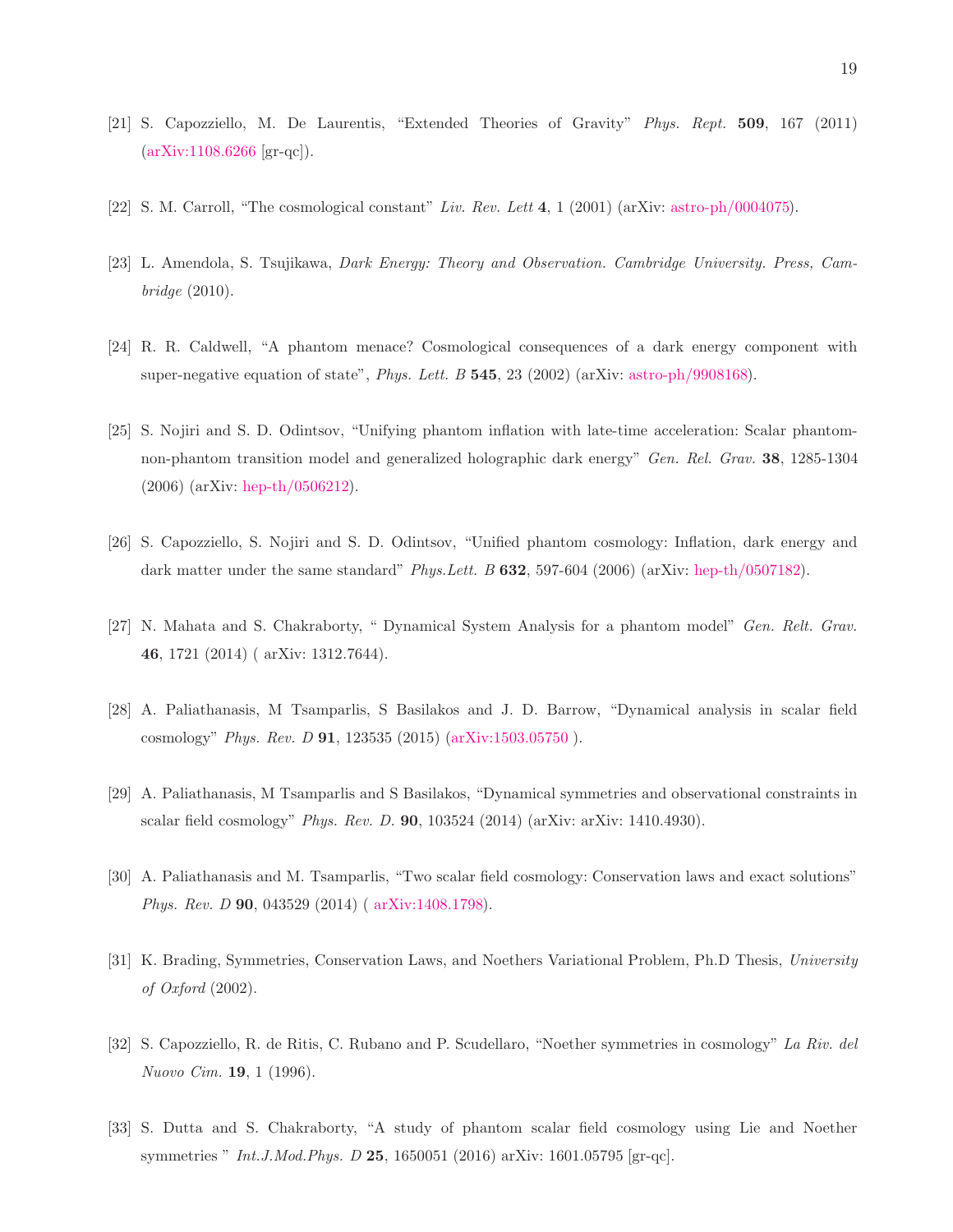- [34] S. Dutta, M. M. Panja and S. Chakraborty, "A scalar field dark energy model: Noether symmetry approach " *Gen. Relt. Grav.* 48, 54 (2016).
- [35] S. Dutta, M. M. Panja and S. Chakraborty, "A study of dynamical equations for non-minimally coupled scalar field using Noether symmetric approach" *Mod. Phys. Lett. A* 31, 1650116 (2016).
- [36] S. Dutta, M. Lakshmanan and S. Chakraborty, "Quintom cosmological model and some possible solutions using Lie and Noether symmetries" *Int. J. Mod. Phys. D* 25, 1650110 (2016) [arXiv:1607.03396](http://arxiv.org/abs/1607.03396) [gr-qc].
- [37] U. Camci and Y. Kucukakca, "Noether symmetries of Bianchi I, Bianchi III, and Kantowski-Sachs spacetimes in scalar-coupled gravity theories" *Phys. Rev. D* 76, 084023 (2007).
- <span id="page-19-0"></span>[38] Y. Kucukakca, U. Camci and I. Semiz, "LRS Bianchi type I universes exhibiting Noether symmetry in the scalartensor Brans-Dicke theory" *Gen. Rel. Grav* 44, 1893 (2012).
- <span id="page-19-1"></span>[39] E. Noether and M. A. Tavel, "Invariant variation problems" *Gott.Nachr* 1918, 235-257 (1918), *Transp.Theory Statist.Phys* , 1, 186-207 (1971) (arXiv: [physics/0503066\)](http://arxiv.org/abs/physics/0503066).
- <span id="page-19-2"></span>[40] L. Fatibene, M. Francaviglia, S. Mercadante, "Noether symmetries and covariant conservation laws in classical relativistic and Quantum Physics " *Symmetry*, 2, 970, (2010) [arXiv:1001.2886](http://arxiv.org/abs/1001.2886) [gr-qc].
- <span id="page-19-3"></span>[41] S. Capozziello, M. De Laurentis, S. D. Odintsov, "Hamiltonian dynamics and Noether symmetries in extended gravity cosmology" *E. Phys. J. C*, 72, 2068, (2012) [\(arXiv:1206.4842](http://arxiv.org/abs/1206.4842) [gr-qc]).
- <span id="page-19-4"></span>[42] S. Capozziello, M. De Laurentis, "Noether symmetries in extended gravity quantum cosmology" [arXiv:1308.1208](http://arxiv.org/abs/1308.1208) [gr-qc].
- <span id="page-19-5"></span>[43] J. J. Halliwell, in *Quantum Cosmology and Baby Universes*, eds. S. Coleman, J.B. Hartle, T. Piran, S. Weinberg (World Scientific, Singapore, 1991).
- <span id="page-19-6"></span>[44] M. Tsamparlis, A. Paliathanasis, S. Basilakos and S. Capozziello "Conformally related metrics and Lagrangians and their physical interpretation in cosmology" *Gen. Relt. Grav.* 45, 2003 (2013), [arXiv:1307.6694](http://arxiv.org/abs/1307.6694) [gr-qc].
- <span id="page-19-7"></span>[45] K. F. Dialektopoulos, S.Capozziello, "Noether Symmetries as a geometric criterion to select theories of gravity" *Int. Jour. Geom. Meth. Mod. Phys.* 15, 1840007 (2018) [\(arXiv:1808.03484](http://arxiv.org/abs/1808.03484) [gr-qc]).